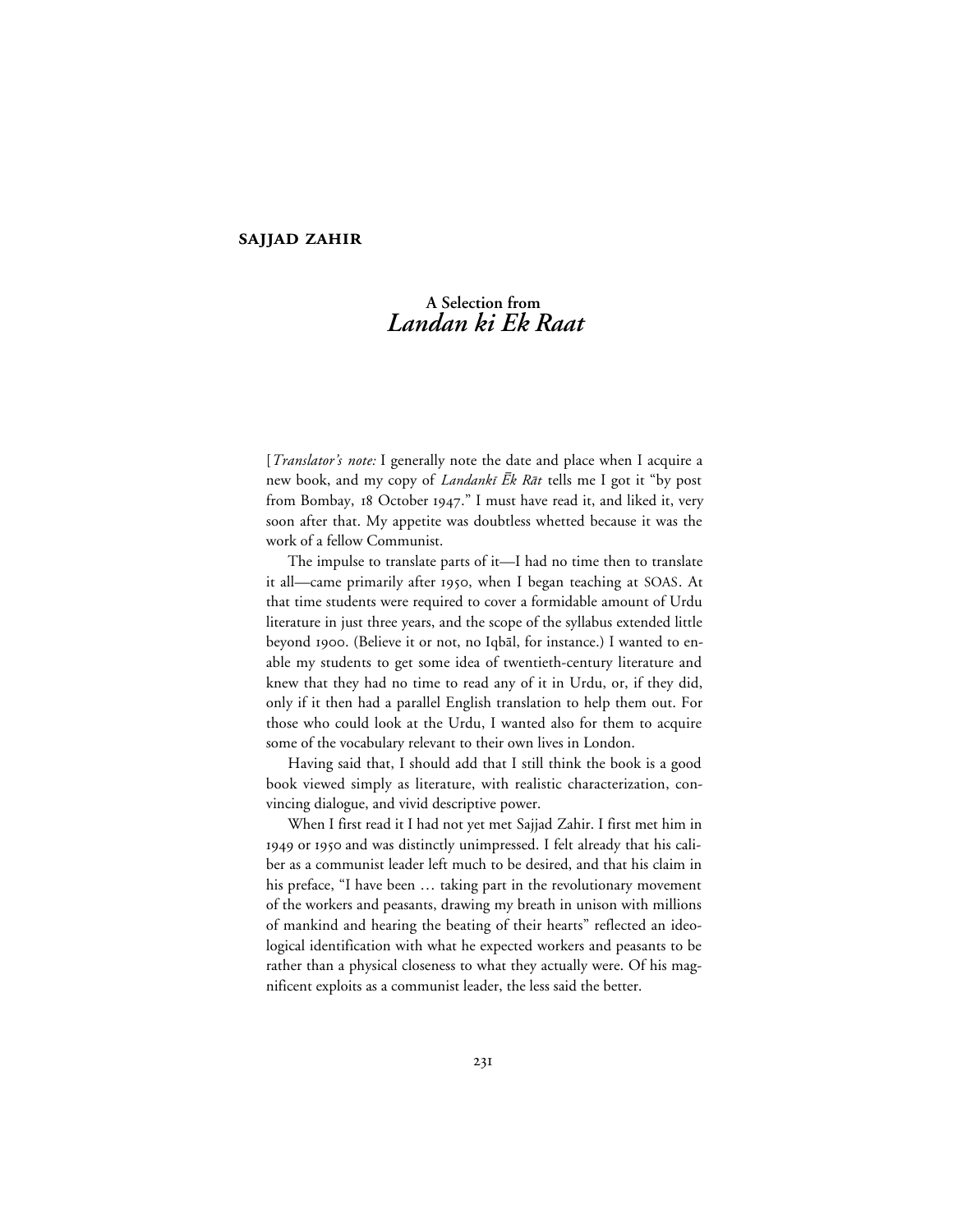But his writings are another matter; and in matters relating to literature, well worth reading. In an article (doubtless of more interest to Marxists than to others) entitled "Ēk Ghalatī kā Izāla," he attacked the ultra—so-called—Marxist stand of some idiot who had contended that classical Urdu literature was feudal and useless, and classified Zahr-e 'Ishq as just a little better than the rest because, if you please, its heroine was the daughter of a merchant, a historically progressive class, and not of a landlord. His account of the development of the Progressive Writers' Association, Raushnā'ī, is a well-written book, and is very valuable despite its undoubted bias, less marked than the deeply hostile counterbias of Ahmad Ali's accounts of the early years of the Progressive Writers' Association. He should have stuck to literature and never set himself up as a political leader.]

#### **Foreword**

 $T$   $\mu$  book can hardly be called a novel or a story. If you wish to see one aspect of the life of Indian students in Europe you may read it.

The greater part of it was written in London and Paris, and on the ship returning to India. That was more than two years ago. Now when I read through the manuscript I hesitate to send it to the printer.

Then I had lived several years as a student in Europe; I had finished my studies and was on the point of leaving; I sat down in Paris, and, under the stress of private emotional conflict, wrote a book of a hundred to a hundred and fifty pages.

Now, for two and a half years I have been back in India, taking part in the revolutionary movement of the workers and peasants, drawing my breath in unison with millions of mankind and hearing the beating of their hearts.

Today I could not write a book of this kind; nor should I consider it necessary to write it.

Sajjād Zahīr

Vazīr Manzil, Lucknow, 15 Sept. 1938

## **Chapter II**

**R**AO and Azam entered the pub and went up to the bar. Some workers were sitting on the benches with a glass of beer each on the table in front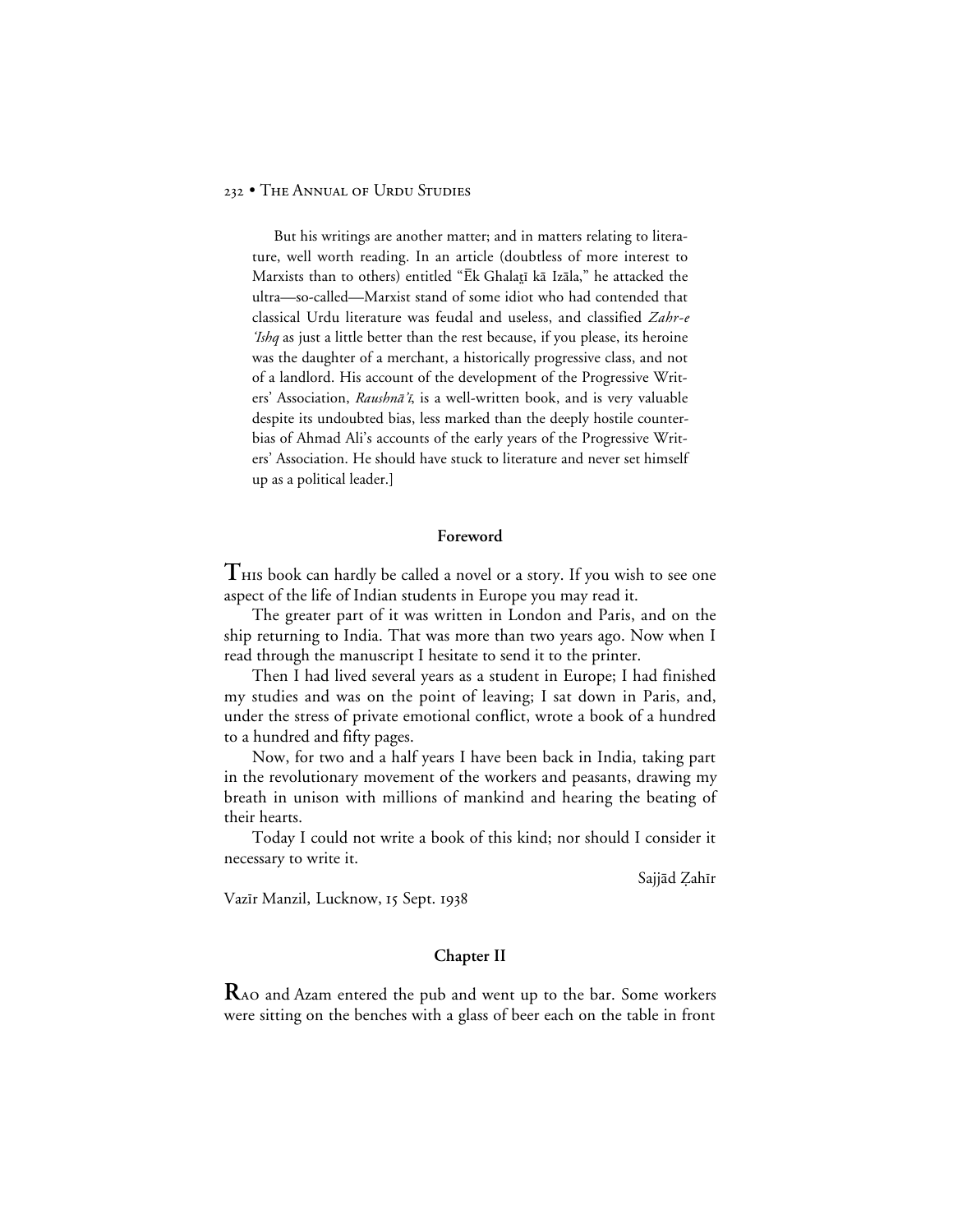of them; a few were standing by the tables. The landlord had just brought beer for some of them and the froth was still rising to the top. Some were sitting with half-emptied glasses, quietly smoking their pipes; some had just finished their glasses and were asking for more. The room was full of tobacco smoke.

"Good evening, sir," said the landlord, catching sight of Rao. Rao often came to this pub, and the landlord was beginning to recognize him.

"What rotten weather!" he went on, as soon as he had greeted them.

In England everyone considers himself duty-bound to express his opinion about the weather. Instead of asking after each other's health, as we do, it has become a sort of custom with them for the first speaker to remark how good or how bad the weather is, to which the other will reply that he quite agrees; and if he has nothing else of importance to say and yet does not want to say nothing, he will start a regular conversation about the weather. Everybody recounts his experiences—last year the weather wasn't too bad … do you remember five years ago, how in the summer it rained and rained the whole time, and then in the winter we had nothing but sunshine? … three years ago it was so cold that the water froze in the pipes and there was skating on the Thames, etc., etc. … and so the conversation runs on endlessly. The English people probably introduced this custom in order to safeguard their individual freedom. By talking about the weather they can avoid having to discuss their private affairs with other people. The weather is a subject upon which everyone can express an opinion freely—and without having to disclose what his name is, where he lives, what he does for his living, how much he earns, what his religion is, and what caste he belongs to, as is the case in our country.

"Good evening," Rao replied. "Yes, it isn't too good. God knows when this fog will lift." Then, turning to Azam, he asked, "What will you have?"

"Brandy," said Azam. He felt he wanted something strong.

# **Chapter III**

## **()**

NAIM-UD-DIN was one of those students who go to England for a course of study lasting two or three years, and having got there stay for five or six—not from any desire, whether conscious or unconscious, to hurt their parents or burden them with the expense of an unreasonably long stay in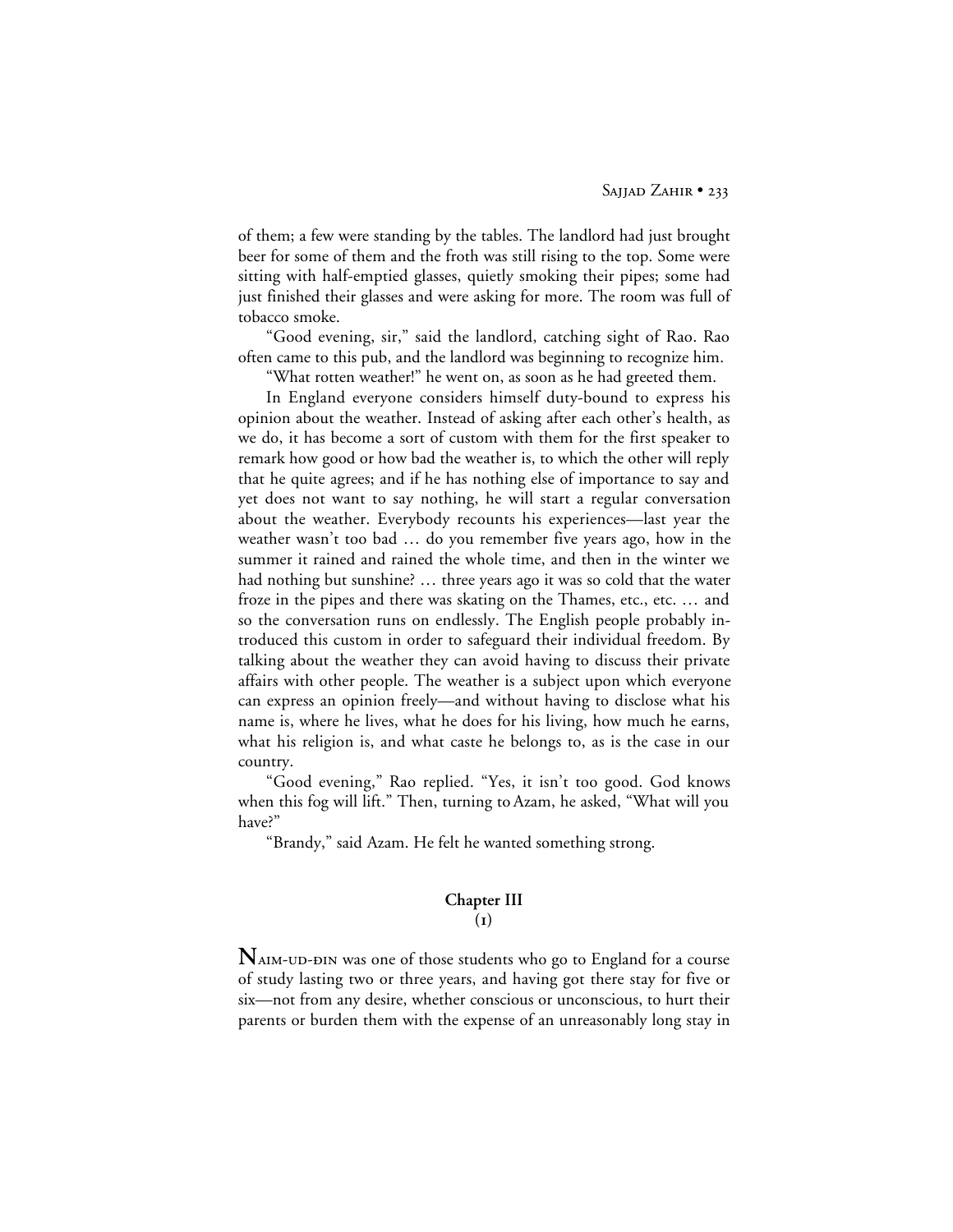England, nor yet because they are too dull-witted to pass their examinations, but because they become infected with the disease of laziness. The very same people who at first give every proof of their mental and physical alertness, after twelve to eighteen months in England gradually begin to get lazy. They seem to get stuck there. Students come to London from India, and students return to India from London, but Naim-ud-Din showed no signs of moving.

"Well, Naim, when are you going to finish your thesis?" people would ask him.

"I'm writing the fifth chapter. I shall finish it in two or three weeks, and after that there's only one more chapter to be written. I shall submit it in about a month or two month's time." That would be his invariable reply; and then, for fear someone might point out that he had given the same reply six months ago, he would at once attempt to change the subject by offering his questioner a cigarette. "Have a cigarette," he would say, and if he was afraid that his friend did not intend to let the matter rest until he had got to the bottom of it, he would say, "Excuse me a moment," get up from his easy chair, and, bending his head over his pipe and puffing out clouds of smoke like a steam engine, get out of the room as fast as his fat body would let him and escape by taking refuge in the toilet. His friends were thoroughly acquainted with all these moves and used to take a rise out of him whenever they could. In the middle of a conversation, or in the company of strangers, when Naim was laying down the law in his best style, someone would be sure to ask him when he was going to submit his thesis. He would stop short in his flow at once, and glaring angrily at his questioner would say, "My thesis isn't of any interest to anyone here," and then try to continue his conversation as unconcernedly as before. Whereupon all his friends would burst out laughing.

Everybody liked Naim. He was always ready to help anybody at any time.

 **"I** just can't understand you," said Rao to Ahsan. "One moment you make out these Indian students' goings on to be such vices that one would think they were the most contemptible creatures on earth; the next moment you expect them to come round to your way of thinking, set aside all personal interest and understand the problems which face their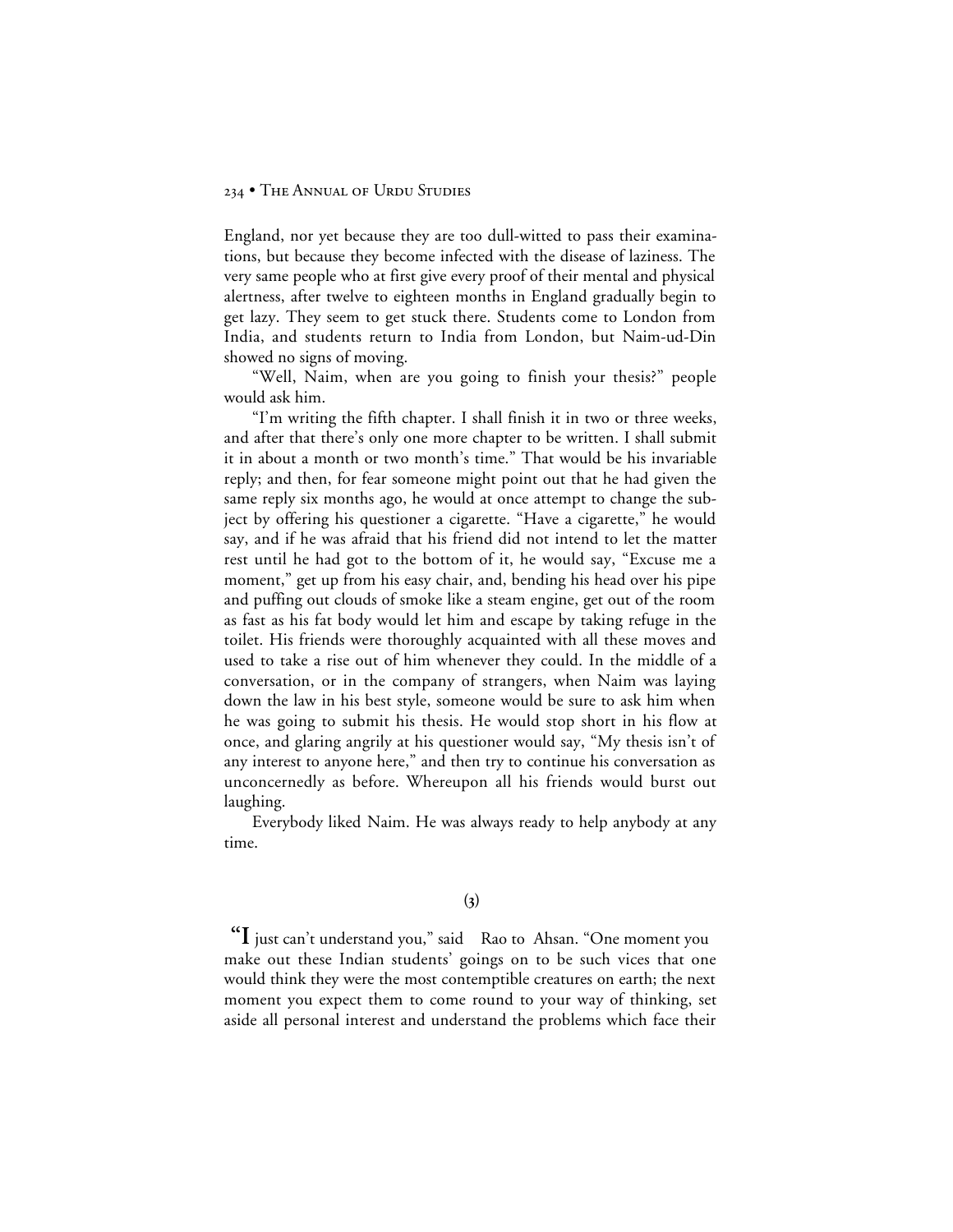country and the world at large, and throw themselves into great revolutionary movements. In my opinion that is sheer stupidity. Yes, I know we people are useless; we haven't the strength to take on anything new; we get into a groove and then pride ourselves on keeping in it; in other words, intellectually and spiritually we are dead. If you're looking among such people for the kind of fresh mentality which is strong enough to take on the burden of facing the truth then you'll look in vain."

They had left Naim-ud-Din's house and were making their way home on foot. Both of them lived in the same house.

"Your logic always leads you safely to the conclusion that to sit by uselessly with folded hands is just what is required," Ahsan replied. "Indian students in this country all come from the wealthy classes; and you can certainly say of these classes, collectively, that there is no longer any good left in them. Big princes, nawabs, and lords—what good are their kind to anyone? These parasites haven't even got the ability to spend their money properly even on themselves. They use no discretion even in their debauchery. Their idle existence has turned their brains to cowdung. There's only one thing they're good at, and that's selling their country; in *that* blessed work they are prepared even to make considerable sacrifices. As for the middle-classes, many of them depend on these lords for their existence—I mean lawyers, barristers, people like government servants, merchants, moneylenders, capitalists, and so on. These people have some ability, I grant you; but according to their idea its only use is to pile up money for them; they sell their intellectual abilities for money just as a woman of the streets sells her body for money. Yes, they have many accomplishments, but in my opinion their hallmark is their cowardice. They are like the ignorant savages of former times who saw terrible demons hidden in every tree and every stone; they see themselves enclosed on all sides in a ring of enemies. Fear of the Government, fear of the Rajahs and Maharajahs, fear of their religion, fear of the mullah, fear of the Brahmin. … Look at your government servants: before their superiors they are as meek and submissive as a dog crawling to its master with its tail between its legs, but they treat their inferiors as though they had not a grain of humanity in them; they can't so much as say a word to them without brow-beating and threatening and snarling at them. Lawyers, moneylenders, merchants, capitalists—the cherished desire of every one of them is to find a way of ruining all his fellows and getting all their wealth into his own hands. And on the other hand all of them are afraid of the classes beneath them—afraid that the worker may someday refuse to work for them any longer … afraid that the peasant may someday take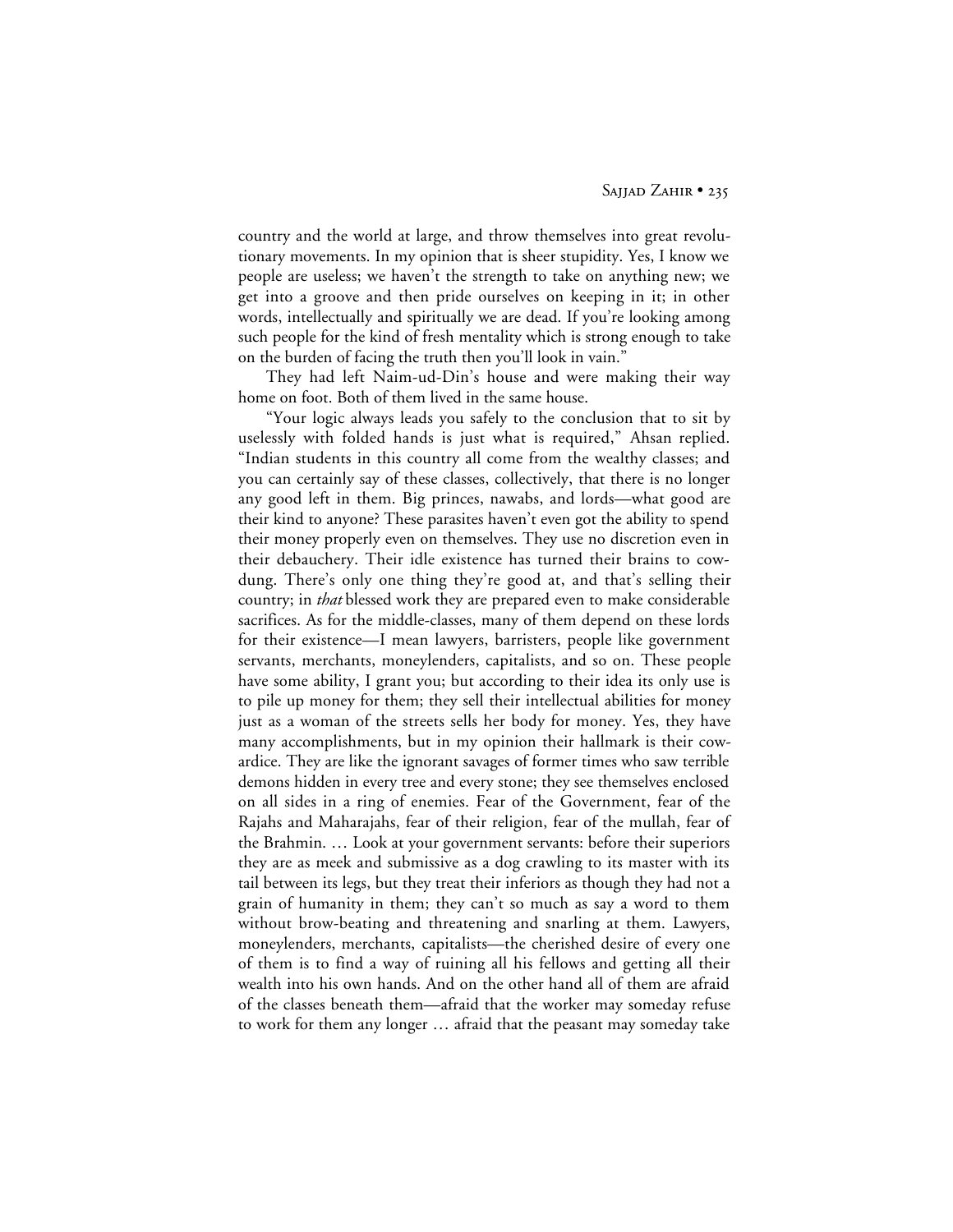it into his head that the land should belong to him that tills it … afraid that someday there may be a complete change. These people are always trying to comfort themselves by telling themselves that India is not Russia, but nowadays the advance of socialism gives them not a moment's peace. They see the specter of socialism in every progressive movement. It's these people's sons who come to England to study; a fat lot you can expect of them!"

"Isn't that just what I'm saying?" asked Rao. "Why get so annoyed?"

# **Chapter VI**

**()**

I<sub>T</sub> would be about one o'clock in the morning when there came a knock at Naim-ud-Din's door and a woman entered the room. All eyes turned in her direction. It was the landlady, an old woman, thin and rather tall, with white hair, and dressed in black.

"Mr. Naim," she said, looking about her, "I should like to speak to you in private a moment."

Naim stopped the music, and the hubbub in the room died down. The resentment and anger which they all felt at having their entertainment interrupted by the intrusion of this old woman was plain to see on everyone's face. Naim, as host, felt the awkwardness of the situation. "Everyone carry on dancing and talking as usual," he called out. "I'll be back right away." And he went over to the door where his landlady was standing.

"Who's this old devil?" shouted Khan Sahib. "What's she doing barging in here?"

"Don't shout, Khan; it's the landlady," said Singh threateningly. "She'll put you outside, and that'll be the end of your swagger."

But Khan was so drunk that he was no longer in his proper senses.

"No bugger's going to put *me* outside," he said, swearing in English, and swaying as he spoke the words.

At that moment someone turned the lights full on, and the landlady, her nose in the air, surveyed the whole room with her glance: people were dotted all over the room, some lying on the floor snoring, some sitting near the fire with their arm round their girlfriend's waist, some standing hidden behind the curtains. The old woman gave one glare in Khan Sahib's direction and then went straight to the door, opened it, and left the room. Naim went out after her.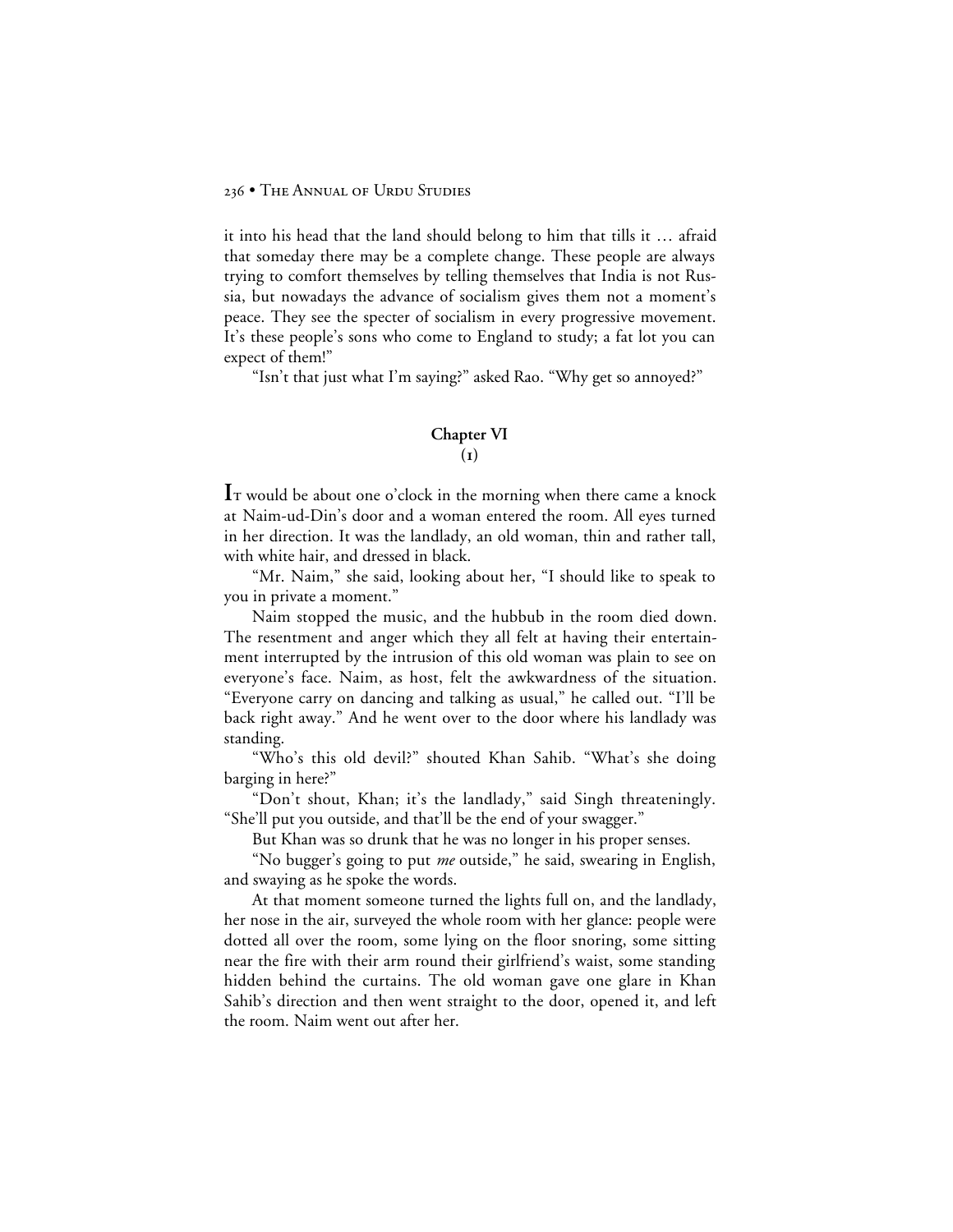"That took your breath away!" said Singh to Khan tauntingly. "One glance from the old woman and the words froze in your mouth!"

Khan Sahib flew into a rage. He got up and lurched into the middle of the room, and, shaking his fist all round, and swaying as he spoke, said, "Singh Sahib has been pleased to say that I shut up because I was frightened. That's a lie, an absolute lie. Nobody can shut *me* up. I challenge you—everybody here. I shall stand here and start talking. Someone with a watch sit here and time me. If any gentleman here can go on talking longer than I do, I'll give him a pound; and if I beat him, he must give *me* a pound."

Everyone in the room, boys and girls alike, started laughing. They all forgot the landlady's visitation, and a round of applause greeted Khan's proposal.

"Anyone going to accept Khan's challenge?" called out Rao. "Singh, you keep on taunting him; you ought to take on his wager."

"Alright," said Singh, "—on condition that Khan Sahib takes first turn and that he doesn't stop talking until he's tired out, and for no other reason."

"Quite right! Fire away, Khan Sahib, your challenge is accepted. It is now exactly twelve and a half minutes past one. Are you ready? One … two … three … Start!" Rao, watch in hand, took his stand next to Khan.

Everyone came over to where he was standing and stood in a circle around him. Khan began his story: "One of them wasn't too bad, but the other was a decrepit old hag. …"

"Hey! you've already told us that one!" someone said. "Tell us something else."

To all intents and purposes Khan might never have heard him. He went on with his story.

"I was in a corner, a tight corner. … In the end I had to take them both out to a meal. I thought that after that I should at any rate get rid of the old one; but, believe me, she didn't even hint at making a move. … I didn't know what to say to the other one either. I thought to myself. …"

"What restaurant did you take them to?" put in Singh quietly.

Khan Sahib stopped short. He turned on Singh angrily and shouted at him, "I know this loses me my bet, but by God, if ever I speak to you again after today I'm no son of a Pathan. What's your idea in asking that? Do you think I've not got enough money to treat two girls to a meal? Who are you to question me about what restaurant I took them to? What's it got to do with you?"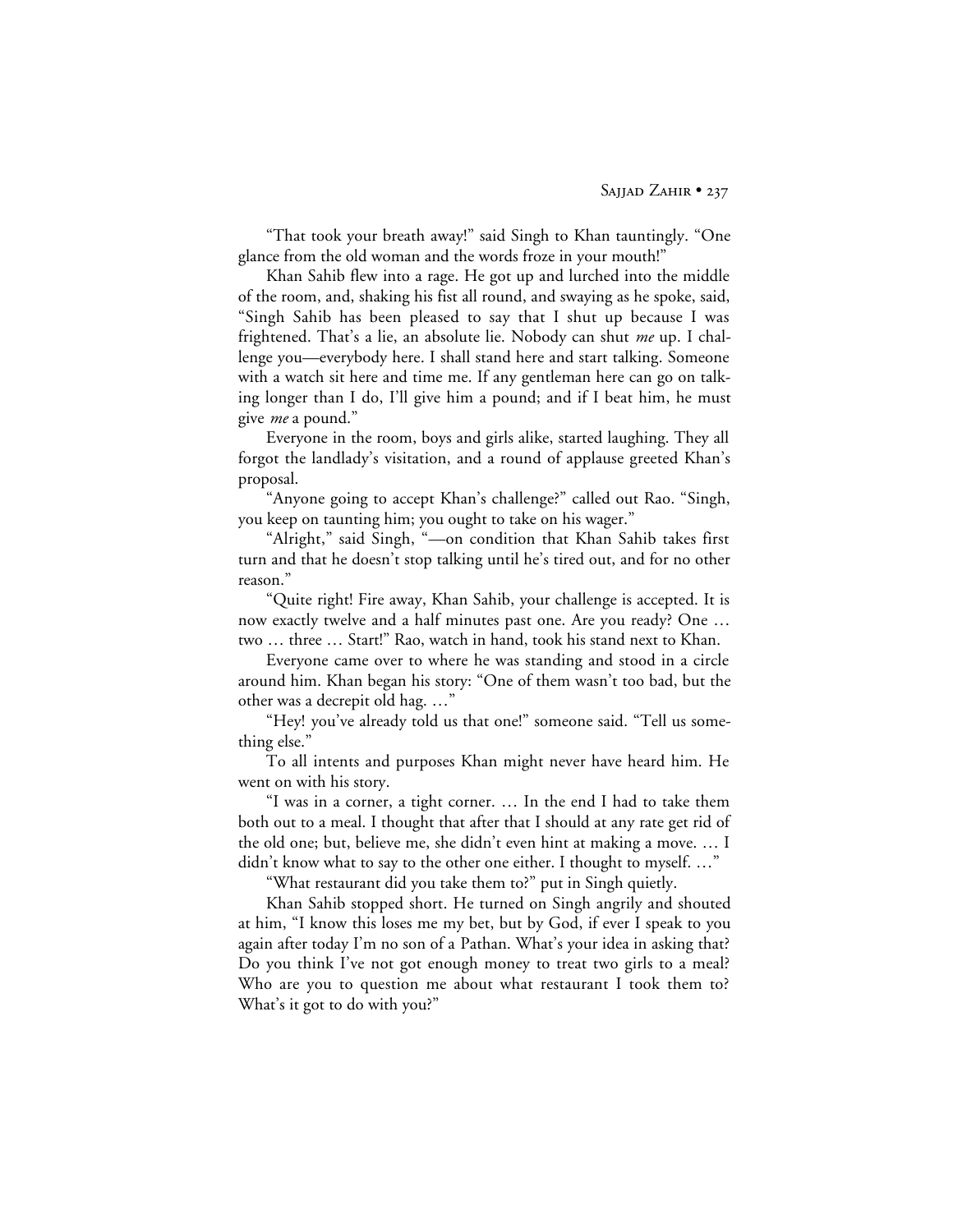"Khan Sahib, the bet's nothing to get annoyed about," said Rao. "After all, you're a rich man. *Ten* pounds would be nothing to you, let alone *one*. If you want to make him a present of a pound, just stop talking. It's entirely up to you."

"I'll be damned if I stop talking," roared Khan Sahib. But by now he was in such a state that he could hardly stand; he hardly knew what he was doing. He began to screech out a song in a strange, cracked, dismal sort of voice … and, still singing, he crashed to the floor. Everyone burst out laughing, but Khan Sahib, from where he lay, went on with his battle cries against the infidel.

Meanwhile someone put the gramophone on. Laughter … yelling voices … noisy conversation … people dancing … cigarette smoke … the odd one or two sitting in a corner, looking on in silence at the confused spectacle … this girl's disheveled hair and frightened-looking eyes, the insistent tone in this boy's entreaties, the anger in his words … the spontaneous gaiety with which the party had begun was played out. The night was now far advanced; everyone seemed to be making a conscious effort to enjoy himself.

Naim-ud-Din returned and at once stopped the gramophone. Then he said, "My landlady says there must be no more noise from now on. If there is, she will turn me out of here tomorrow."

"That means we've all got to go home," said Rao.

"You live quite near me; come on, let's go along together." … "Can I give you a lift in my car?" … "Thanks, you certainly can!" … voices could be heard saying on all sides.

Naim went across to Sheila; she too was putting on her coat.

"Are you going too?" he asked.

She turned and looked at him, but did not answer.

"Stay just a little longer," he said.

"Alright," she replied. She went and stood by herself over by the window.

Naim turned to see his guests out.

## **()**

**A** RIF and the girl with whom he had been dancing left the house together. The fog had lifted, and the electric lights shone brightly in the cold winter air. The trees, their branches bare of leaves, stood in a silent line along the side of the road.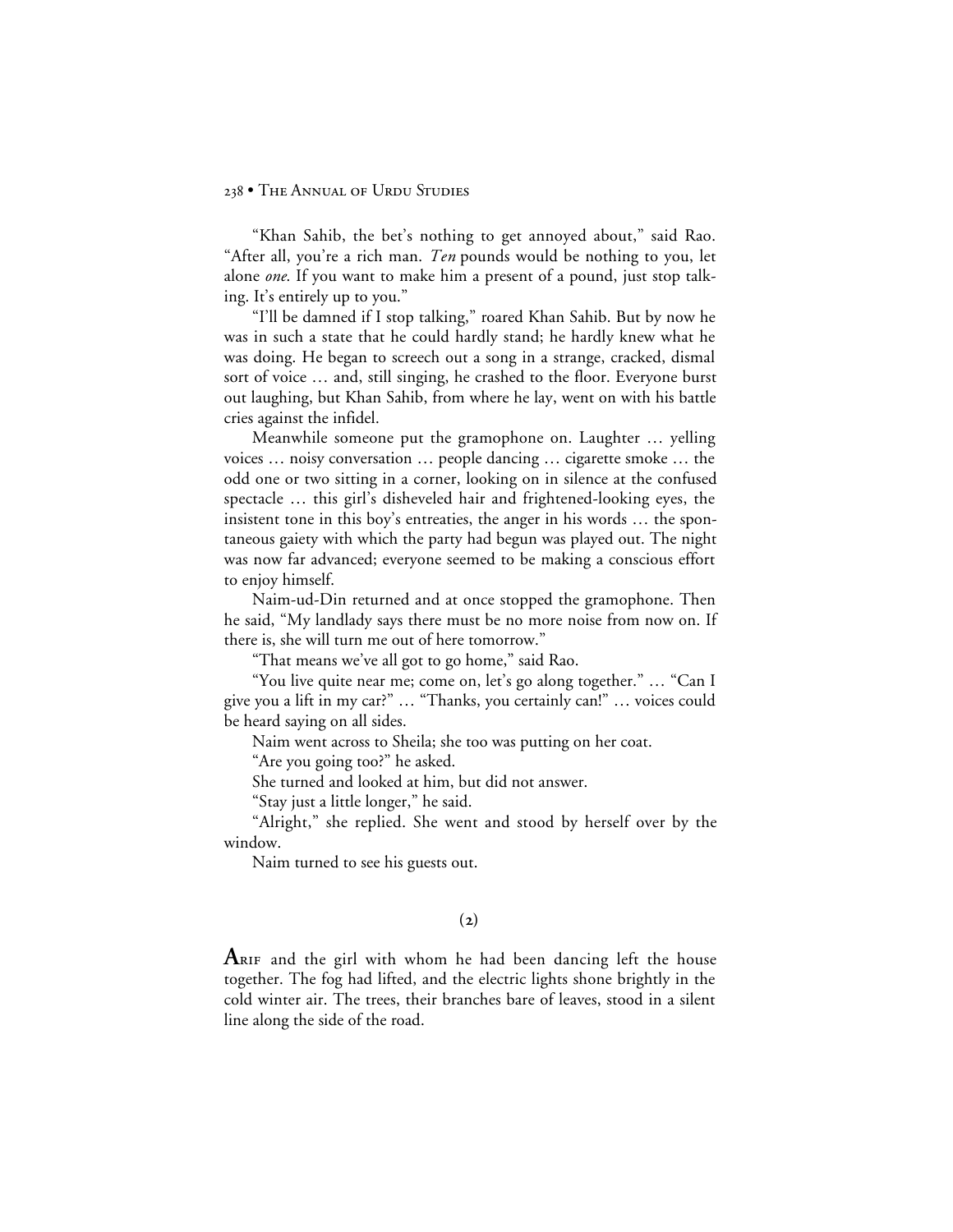Arif felt cold. He was afraid he might catch a chill. It was not wise to come straight out into the cold like that from the confinement of a warm room. He thought of the Indian boy who only a few days ago had gone down with pneumonia, and thought how if *he* should get it his whole career would be finished.

"Mr. Arif! Where are we going?" the pretty, petite girl was looking smiling in his direction.

As soon as he heard her question Arif was convinced that she felt attracted to him. He looked at her with a triumphant smile, and he replied, "Let's go somewhere for a cup of coffee; after that we can talk about where to go."

"It's very late," she said; but it was clear from her tone that she was already half-persuaded.

"Lyons' Corner House is only ten to fifteen minutes' walk from here," he said. "Now that it's so late, a few minutes more won't matter. Come on, let's go." And with that they both set off.

Arif now began to form all sorts of schemes in his mind. "After coffee," he thought, "I'll take her home with me. But how? How can I broach the subject? That's the whole difficulty in matters like this. Once you get started the rest is easy. But how to start? That's the important thing."

"We've been together for an hour now, and you still haven't told me what you do," Arif said.

"Who? Me? What I do?" The girl laughed out loud. "I usually starve, though to look at me you wouldn't think so."

"What does she mean?" Arif thought. "Such fine clothes, and so smartly turned out. To look at her you'd think she was quite well off. And yet she says she starves!"

Arif tried to sympathize with her. "I'm extremely sorry to hear it," he said. "But why don't you get a job of some kind?"

"There's none to be had," she said, and laughed again. "I want to be an actress, a film actress. I've been at it for three or four years now, but I don't get work for more than four or five days a month, and even then I only get small, completely ordinary parts. How on earth can I show my talent in them? I think film acting must be the most difficult profession in the world. Still, I don't mind. In spite of everything I have quite a good time. And I always say what's the good of worrying? I have plenty of friends, people just like me who don't worry, although they're out of a job. When we've spent our last penny we spend the night in our rooms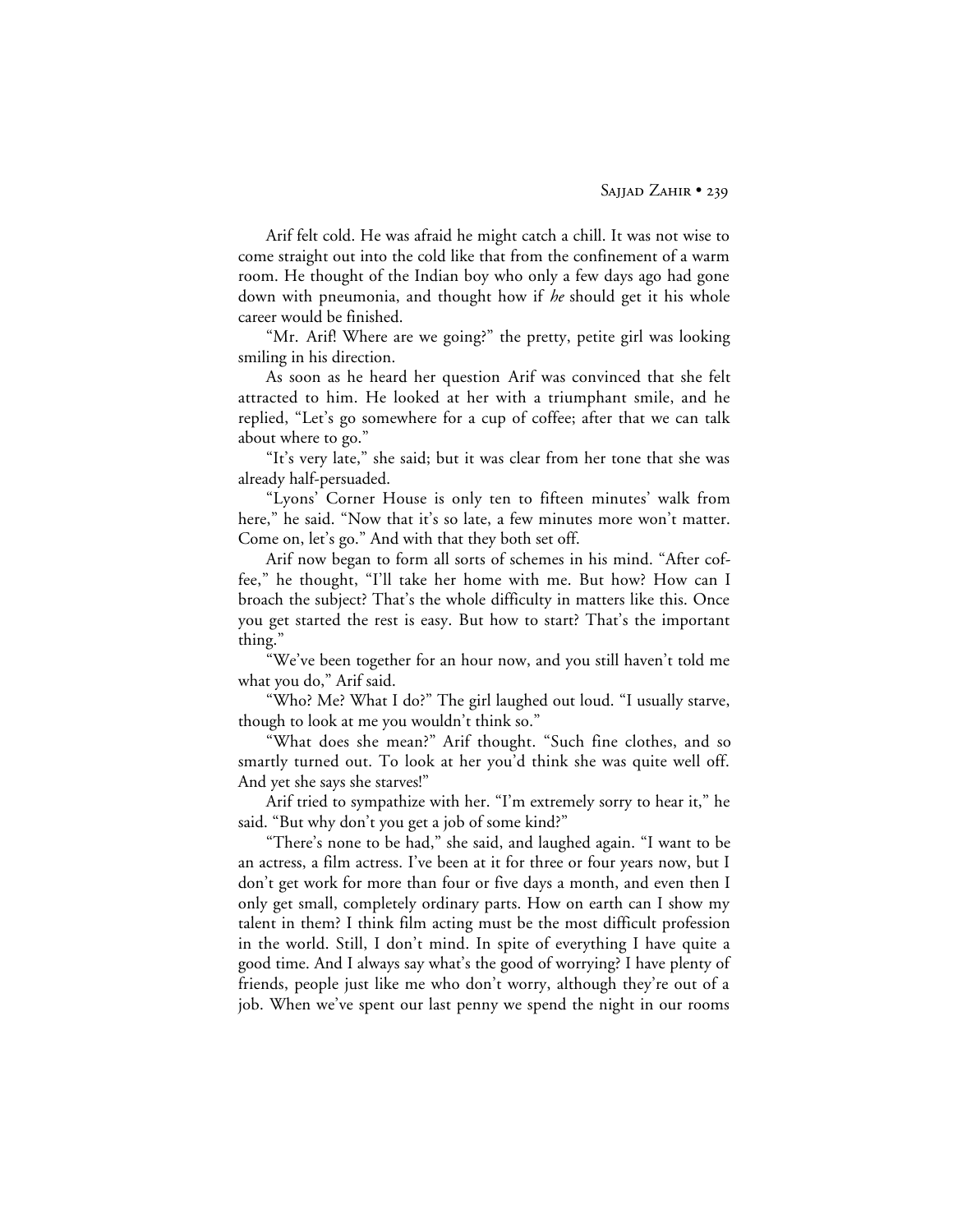dancing. I'm very fond of dancing, especially the rumba. I think I dance the rumba pretty well. … Do you like dancing?" she suddenly asked Arif.

"Yes, I like it very much … but I don't get much time for it," Arif replied. He wasn't getting any pleasure out of talking to this girl. He couldn't make out what sort of girl she was, and couldn't make out how he should talk to her. She was poor, and yet she was quite happy. How could that be? When she was hungry she could dance. What did that mean?

"You seem to be one of those people who are always busy studying. Don't you get fed up? How do you spend your holidays? What do you do in your spare time?" the girl asked. You could see by her expression that she was genuinely surprised. It seemed she'd never met a young man like this before.

"I'm working for a very difficult examination—the I.C.S. examination. Probably you've heard of it. It's an examination for the best jobs in India. But still, I'll certainly go dancing with you once a week." Arif tried to please the girl by changing the subject.

But she didn't take any notice. "I.C.S.? What's that? … Oh, I see. … Civil service! A job in a government office. When I was little there used to be an old civil servant who lived quite near us—a dried-up, shriveled sort of man who always had indigestion. Why do you want to go into the Civil Service? It must be a boring, useless sort of job, I'm sure."

Arif tried to explain to her. The Indian Civil Service, he said, was quite different. But the little film actress couldn't grasp it. She expressed polite agreement every now and then, but in a tone which showed that her interest in Arif was waning. And Arif felt annoyed and ill at ease. He was tired from staying up so long, and the conversation had begun to irritate him. He was annoyed, partly by the girl's stupidity and partly by his own lack of success with her. Yet she was a pretty girl, and her closeness to him all this time had influenced his passions. The delicate perfume which came from her, her swelling bosom beneath her tightly-fitting coat, her lips—rather full, but still attractive, like juicy grapes, and her big, dark eyes, which in the darkness looked even darker—these were the only things that Arif was conscious of. Their conversation, the street down which they were walking, in fact everything except the girl's young body, seemed of no significance.

The had reached the back of the British Museum. On one side of the road the new buildings of London University were going up. Half-completed walls and staircases, scaffolding and cranes could be seen rising above the walls of the wooden enclosure. And on the other side of the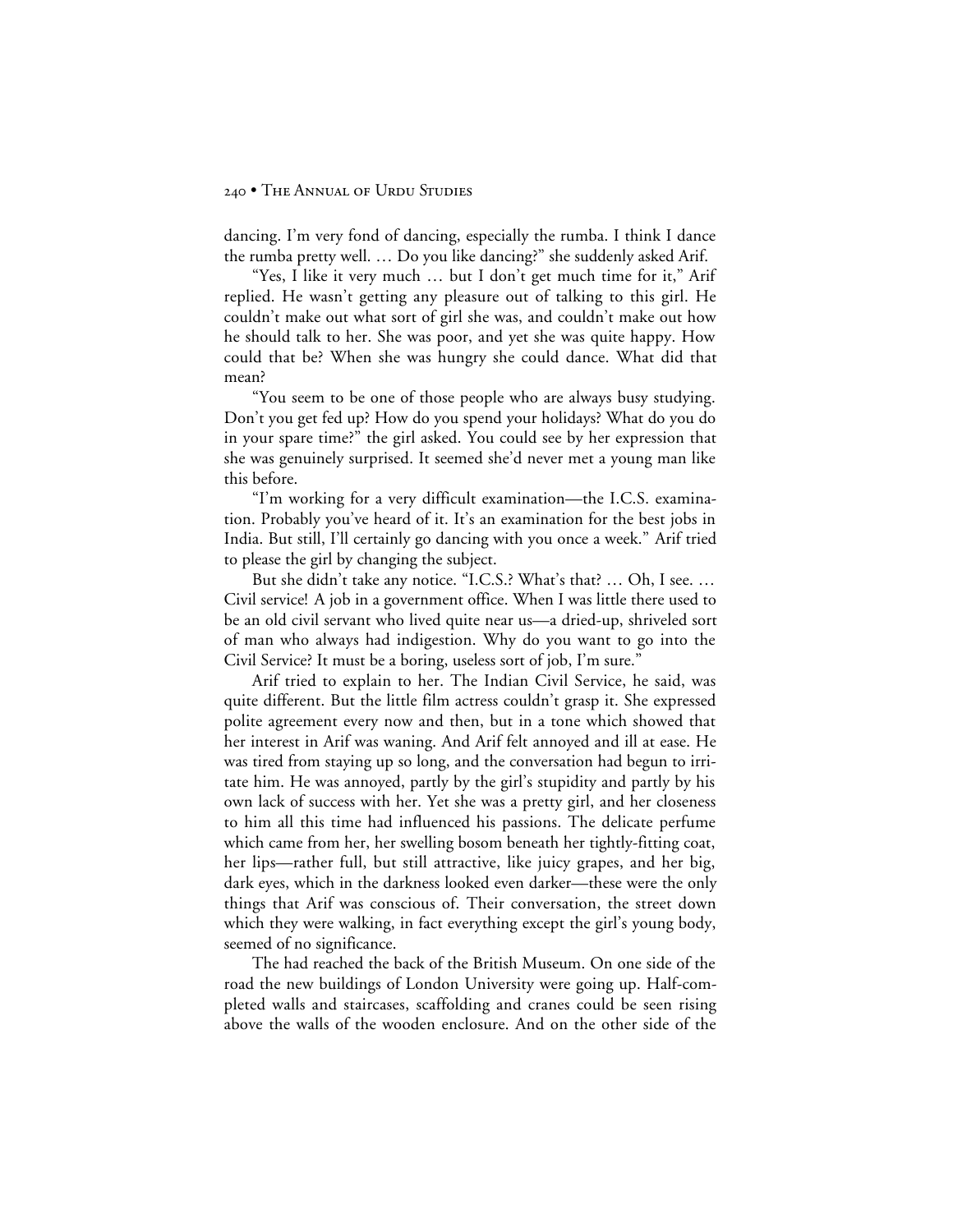broad road were the tall columns of the Museum, and on a raised platform beneath them, in the center, two large stone lions lying facing each other. The place was completely deserted. Arif thought, "In a few minutes we shall reach the Corner House and shan't be alone anymore." He plucked up his courage, and took the girl's hand in his and gave it a squeeze. She squeezed his hand in return, and Arif reflected with pleasure that if she didn't like him she would not have let him take her hand. And not only that; she had squeezed his hand too. Arif felt that victory was assured.

But then he thought, "Perhaps she's doing it because she wants my money." From her conversation she hadn't seemed to like him much, so why else would she squeeze his hand. Then he took pity on her poverty. "Oh, well, what does it matter if she does get some financial help from me?" he said to himself. You have to spend money on women anyway, whether it's your wife, or a prostitute, or a girl like this. Arif's courage rose a little. He turned and looked at the girl and said lovingly, "How beautiful you are!"

"Am I?" she said, and laughed, as though to show that his flattery had absolutely no effect upon her. And then before he could say anything else she pointed at the Museum's lions and said, "Look at the lions. Has it ever struck you how old they look, as though they'd lost all their teeth? And they've only been here eight to ten years. I have a friend—you must meet him—who says that they look like British imperialism in decline, in its old age. The savage pride has gone from their faces, and they have more of the look of a venomous snake. I agree with him. *I* don't like them either. What do *you* think about them?"

"I've never looked at them closely," Arif replied in some alarm. Her words had made him worried. Politics, politics. Wherever you go that's all people talk about. Her friend must be some communist. *He* must have filled her head with all this stuff. What had *she* got to do with British imperialism? Arif felt full of anger against these people. "Everywhere they go they cause trouble," he thought. "Look at Ahsan Sahib, who won't leave any Indian student here in peace. If anyone contemplates going into government service, he regards him as a traitor. Gandhiji, according to him, is the slave of the capitalists. These people even think Jawaharlal a weakling because at critical moments he follows Gandhiji's lead. And as for England, they haven't got a good word for anyone. Baldwin, Lloyd George, Macdonald—they're all the bought slaves of the capitalists. And how arrogant these people are! Once they've read the "Communist Manifesto" they think they know more than anyone else. They sneer at every-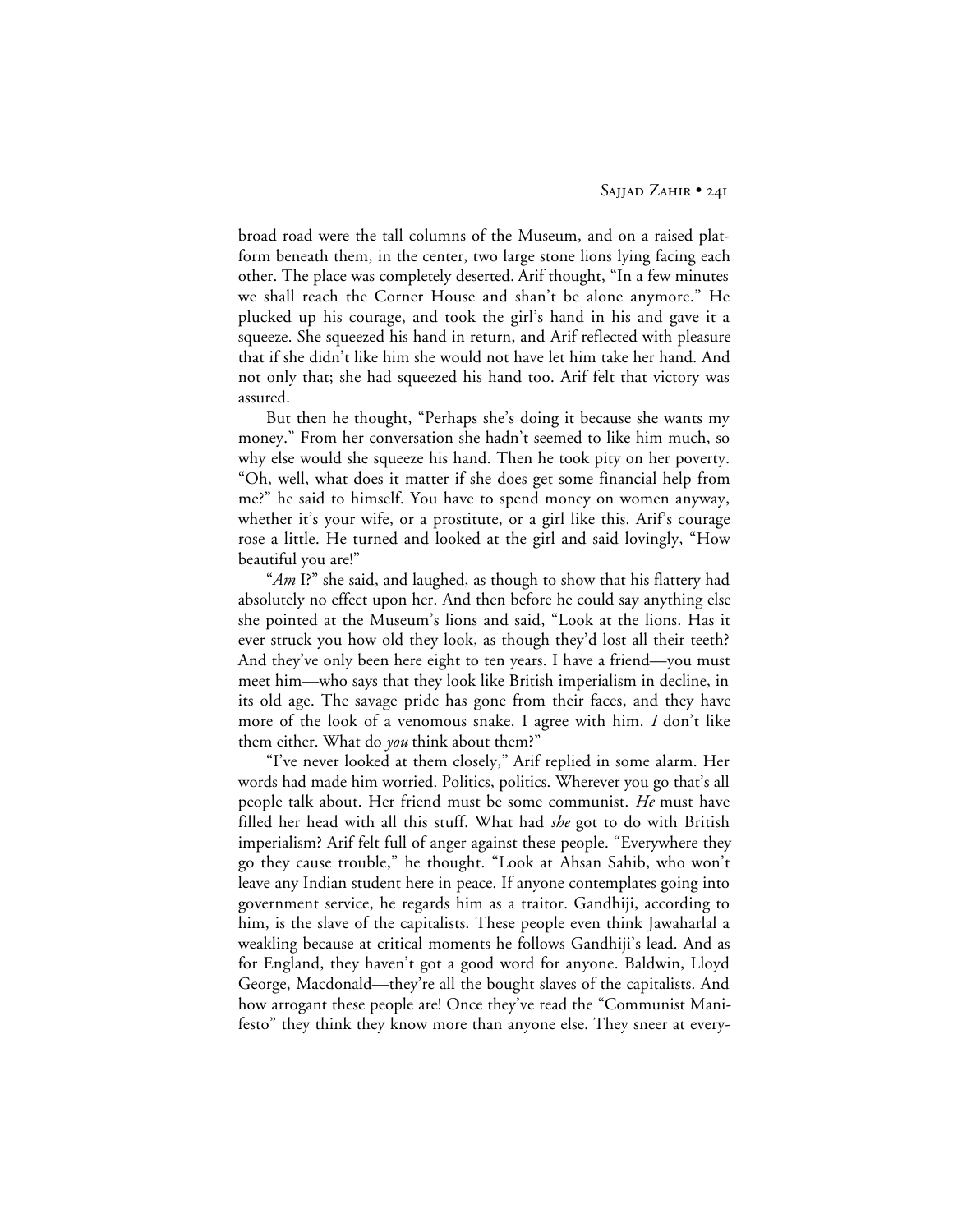thing, condemn everyone, pick holes in everything. And that's all they do. What's wrong with the lions?" But Arif hadn't the courage to say out loud what he was thinking. He didn't want to say anything that the girl might not like.

The girl gave a gentle sigh, and the conversation ceased again. "I must do something to make her feel pleased," Arif thought. The way she had sighed seemed to indicate that she was tired of his company.

"How nice your hair looks," said Arif, smiling at her.

"Do you really think so?" the girl answered dryly. Silence again. And Arif again felt alarmed. He felt like grabbing hold of her on the spot and hugging her to him, and kissing her on the lips. What nice lips she had! And wasn't her body just *made* to be hugged? "Probably that's what she wants herself," he thought, and he made up his mind that when they got to the restaurant he would ask her over their coffee to come home with him. He began to feel sure that she would agree. "After all she's an actress," he thought. "Presumably that's the sort of life she leads."

Meanwhile they had reached Tottenham Court Road. Late at night though it was, there was still plenty of activity. The cinema, the big shops with their bright lights, policemen in their long dark coats, a dance hall, one or two drunkards walking unsteadily by, some people standing waiting for the bus at the bus stop, and one or two news vendors standing at the street corner. The pedestrians were walking quickly, for it was very cold.

Arif and the girl had practically reached the Coffee House. They were about to go in when she suddenly caught sight of a rather short man selling papers, standing on the other side of the road.

"I want to buy a *Daily Worker* for my friend. Excuse me a minute." And so saying she ran across the road.

Arif remained standing where he was. He was convinced now that this girl had been spoiled by constant association with communists. It was their paper she had gone to buy. The seller had put up his placards on the wall. "Hunger Marchers' Great Demonstration," they read; and the sign of the hammer and sickle in red.

Arif was annoyed with the girl for suddenly leaving him like this; but in two minutes she was back. She sensed that Arif was annoyed.

"Excuse me," she said. "But I have a very great friend who likes this paper very much. I'm not much interested in politics myself."

"It's alright," Arif said; and he resolved in his heart that come what may he'd rescue her from the clutches of these evil people. He had already begun to look upon her as his personal property.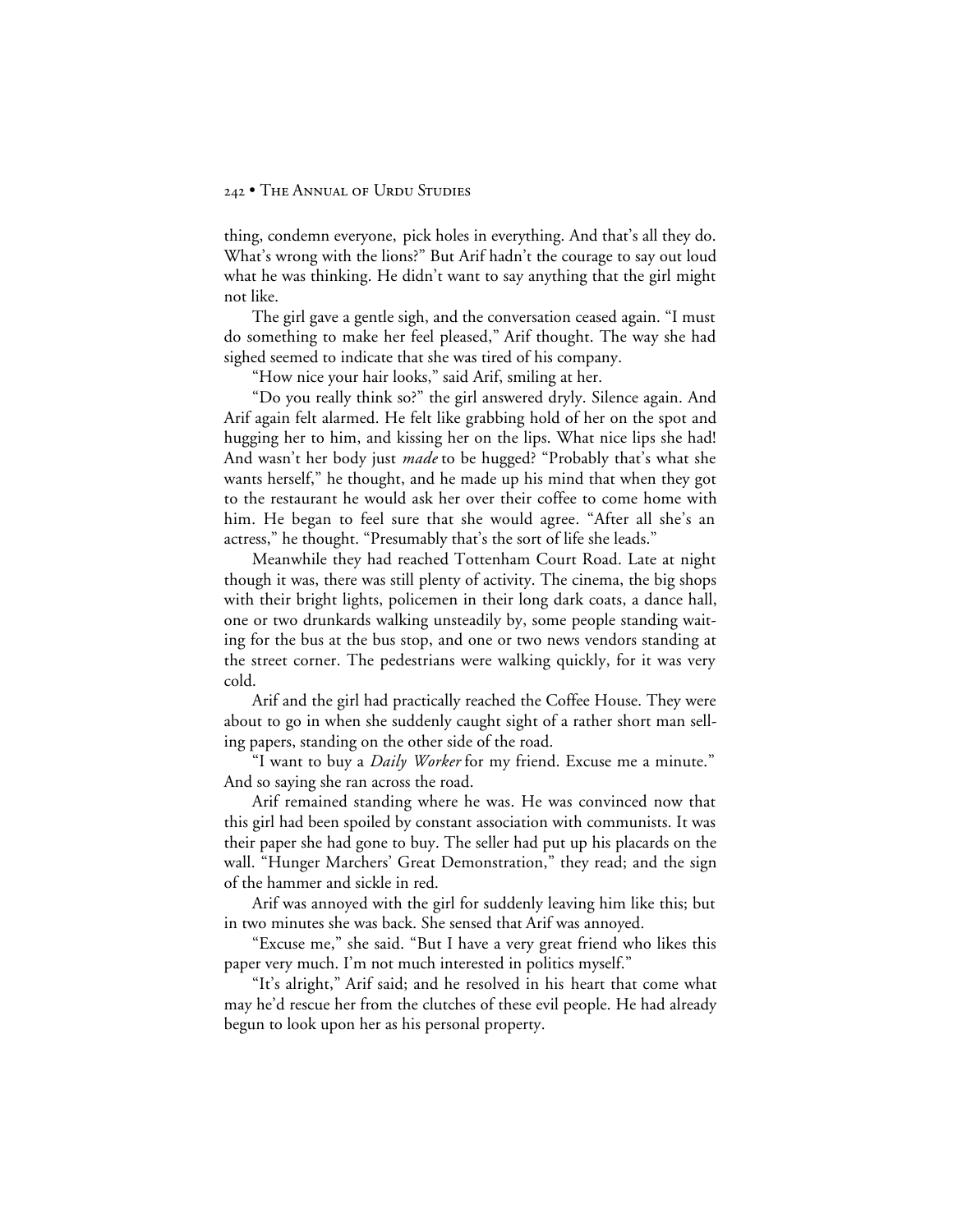Meanwhile a bus drew up just where they were standing. As soon as she saw it the girl said with a start, "That's my bus. It will take me right to my door. You won't mind if I go now? It's the last bus. You would have had to take me home by taxi. It'll save your fare. …" All this was spoken in one breath, and before Arif could reply she jumped on the bus. "Goodbye," she called out, smiling as she climbed the stairs.

"Goodbye," mumbled Arif, and the bus moved off, leaving him standing, his whole body afire with regret, helplessness, and anger. A sense of his misery and loneliness came over him. The girl's laughing face swam before his eyes. He could no longer think of other women, and yet he could not see any prospect of seeing this girl again. He didn't even know where she lived, and besides it was as plain as daylight now that she didn't care for him in the slightest. For a little while he remained standing motionless where he was. Then he called a taxi and went off home.

## **Chapter VII**

**S**HEILA and Naim were left alone in the room. Everywhere were dirty glasses, empty bottles, ashtrays full of cigarette ash and cigarette ends, and plates, some empty, and some with crusts of bread and pieces of biscuit on them. The gramophone was no longer playing, but it was still open on the table, and records were lying around it and on the chairs nearby. The fire in the grate had practically gone out. The atmosphere in the room was heavy with cigarette smoke.

"Won't you sit down?" Naim said. Sheila was standing by the window, where Naim now joined her.

"I feel suffocated," she said. "Do you mind if we have the curtains drawn back and the window open? We need some fresh air in the room."

Naim opened the windows and glanced at the street below. It was completely deserted. He leaned out of the window, and Sheila too came and stood by him. The sky had cleared, and above the roofs of the houses opposite they could see a yellow half-moon whose light seemed to vanish before it could reach the earth.

"How dull the moon always seems in London!" Sheila said. "You can see it, but you never have real moonlight."

Naim did not reply. In the street below a taxi passed, and then drew up at one of the houses opposite. A man and a woman got out. They embraced and kissed. Then the woman ran into the house and the man got into the taxi, which drove off. Silence again descended on the street.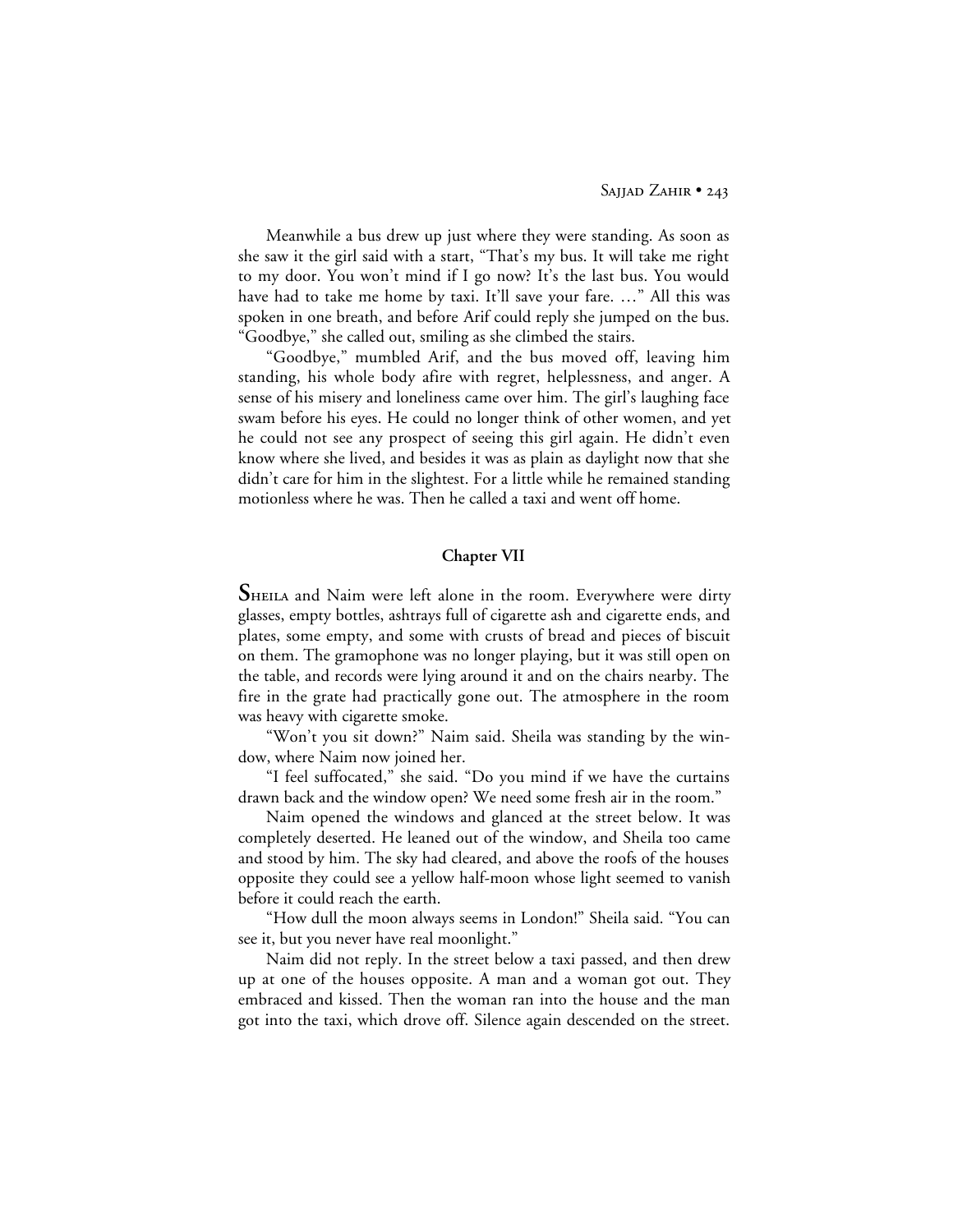Sheila and Naim left the window and went over to the fireplace. Naim sat down. Sheila remained standing near him.

"I ought to go home now," she said.

"Sit down; stay just a little longer," Naim half commanded, half implored her.

Sheila did not speak. She looked tired. She sat down, and after a moment said: "What a queer party it was tonight!"

"I hope you weren't bored. It was an odd collection of people."

"No, I wasn't bored at all. And I was very glad I met you. But now I feel tired. After all, it's very late."

"You must be wondering why I was so insistent that you should stay behind. Everyone else has gone, and you must be tired too. But somehow I don't feel tired at all. I feel as though a storm were raging inside me—like the storms we get in India during the rains, when the black clouds gather and make the darkness of the night more intense, and lightning flashes again and again in the darkness and the sky trembles from end to end. …" Naim stopped speaking and looked up at Sheila.

"Naim," she said, "please don't talk like that." Her face was the picture of grief.

"Why not?"

"Because I like you very much, but I am in love with someone else." In a soft, gentle voice she continued: "He was an Indian student too, and we were in love with each other."

Her words threw Naim's heart into turmoil. Assailed by love, and sympathy and jealousy all at once, he felt as though stupefied. He wanted somehow to escape from himself, to find some shelter from the storm of his desires and disappointments and sorrows.

"Who was he? When did you meet? Where is he now?" The questions came involuntarily, one after the other.

Sheila glanced at him and then lay back in her chair. "O God, I think I shall go mad! It's eighteen months now. At first, I used to get letters from him, but now they've stopped coming too. And I have nobody in the world I can talk to about it. You want to know who he was? Listen then. I'll tell you.

"It happened several years ago, in the mountains of Switzerland. There was a little village there, by the side of a blue lake. There can't have been more than twenty-five to thirty houses all told. I shall never forget it. It was summer—July—and the weather was lovely. The sunshine was bright, but cool, like moonlight, and little white fragments of cloud moved slowly across the deep blue sky, like pieces of cotton wool. Far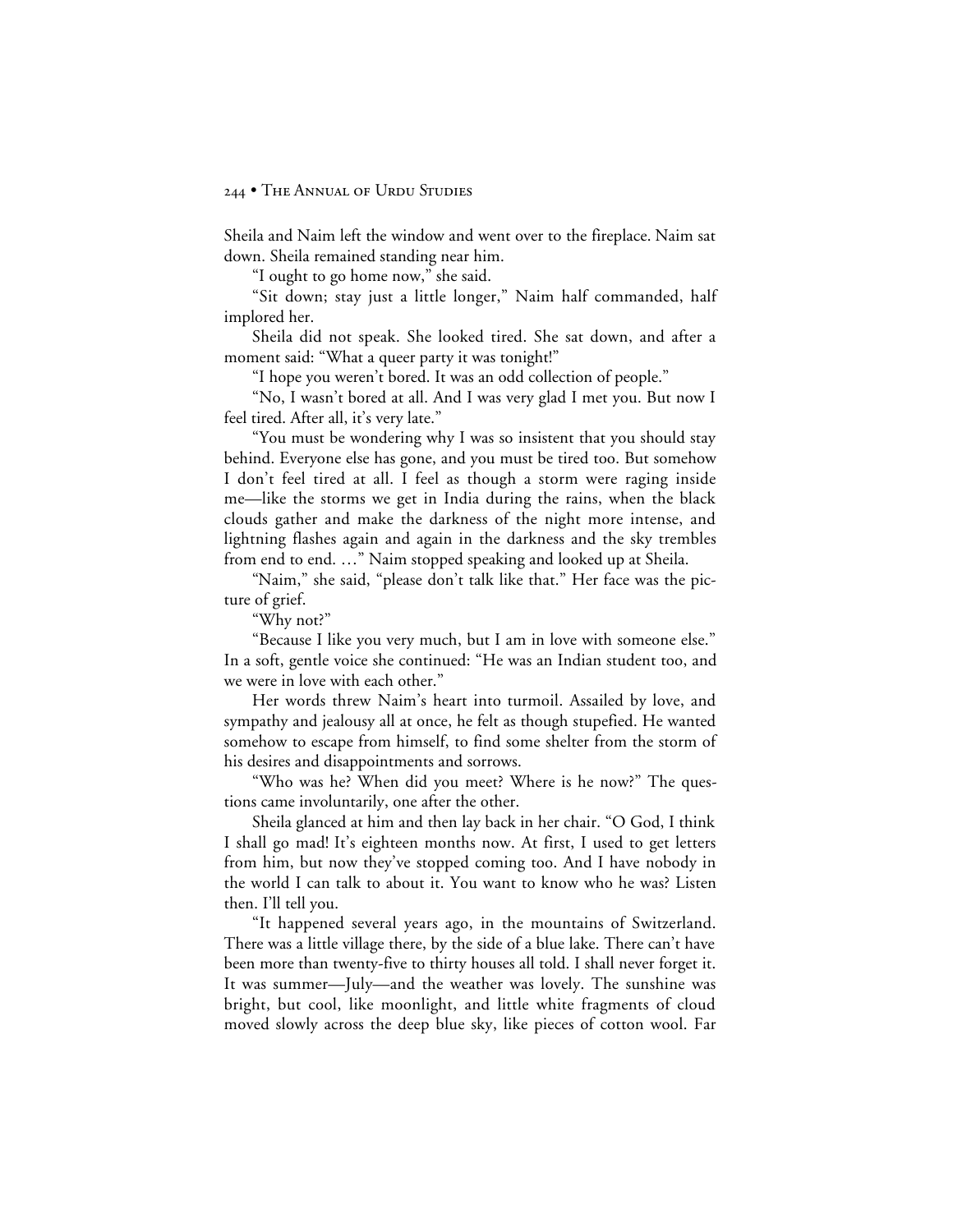away were the mountains, their snowy peaks shining white as milk; here and there they were hidden by small white clouds, like little white flowers clinging to their skirts. And beneath these lofty peaks lay the valleys, deep in shadow.

"I was sitting by myself under the sun-blind of a restaurant, having tea. Nearby an Indian boy was sitting. I glanced at him, and then turned to look at the patterns of light and shade on the mountains. Two minutes later he got up and went. He glanced at me as he left, but I looked the other way. This was our first meeting. How do these things come about? Things which are destined to change the whole course and direction of our lives.

"After this two days passed without my seeing him anywhere. But I would sometimes recall his thick black hair, his large eyes, his thin lips and little nose, and his skin, burned to the color of copper by the sun. Just an occasional, fleeting recollection; nothing more than that. On the third day I was walking by the side of the lake when I suddenly saw him coming towards me. When he saw me the hint of a smile came to his lips and he nodded his head. Was it intended as a greeting? I felt embarrassed and did not respond, and he passed me, walking quickly. Then I began to feel that I had been intolerably rude. This is why Indians dislike us so, I thought. He had greeted me, and instead of replying I had turned the other way. I began to think how I could make amends for my rudeness. It was a little thing, and if I apologized to him next time we met that wouldn't seem right either. What stupid things you do when you feel embarrassed! And now this trivial incident would make him dislike me.

That same evening I saw him again. I had had my dinner, and come out of the hotel, and was standing by myself looking towards the snowcapped mountains. The sun had set, and the whole sky was steeped in light of a myriad different colors, and the white snow was tinged with red. I sensed that someone else had come out and was standing by me. I turned and glanced at him. It was the same boy. I wondered whether he was still annoyed with me.

"After a while I said: 'What a beautiful sight!'

"'Yes,' he said, 'What a beautiful sight!'

"I didn't know what to make of his reply. Was he making fun of me? Why had he repeated my sentence word for word? Was he being sarcastic? Perhaps not. Perhaps the words expressed what he really felt. Perhaps he wasn't annoyed with me. Perhaps he'd forgotten yesterday's incident.

"'You're staying in this hotel, aren't you?' he said, 'I've seen you about for several days now.'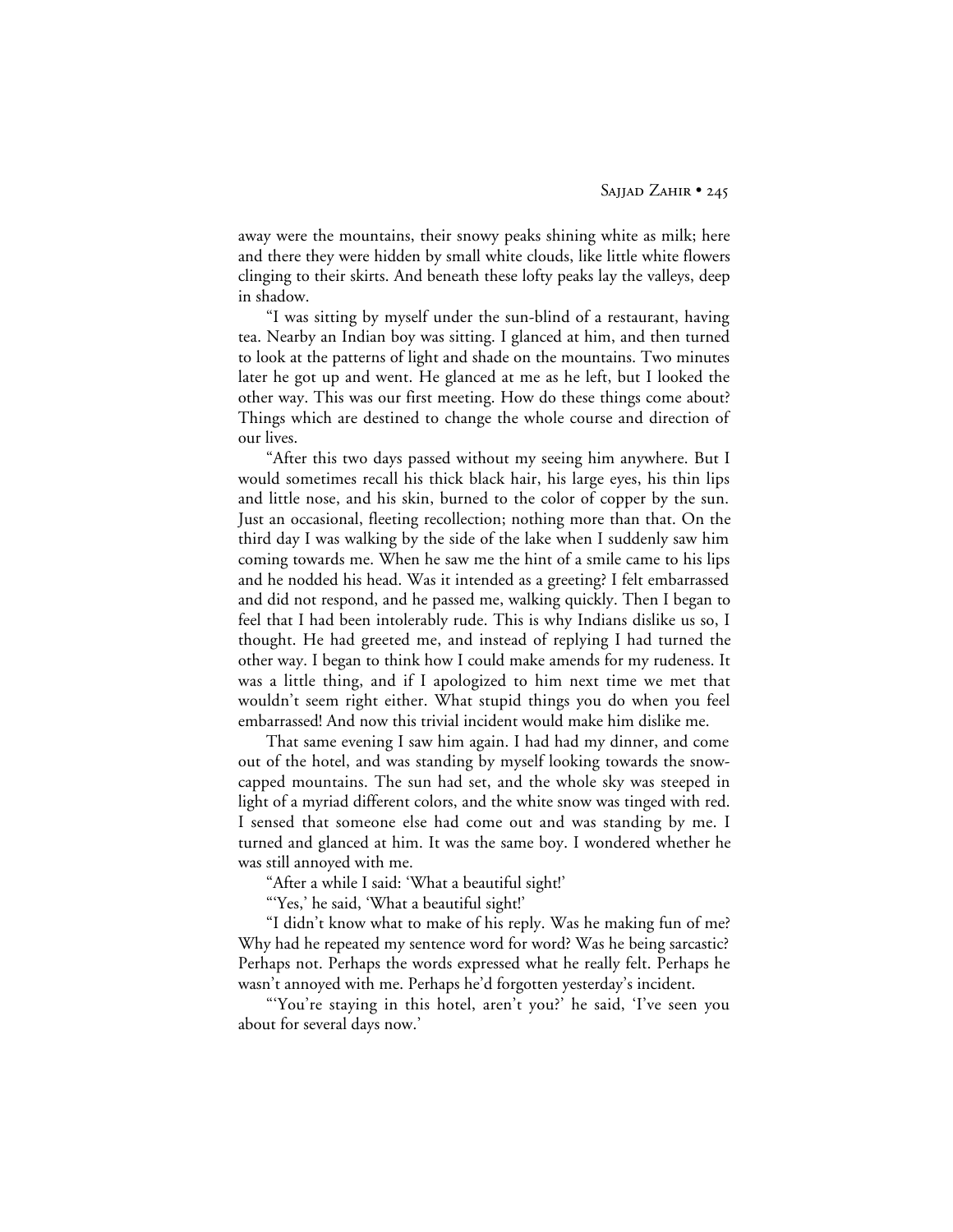"I felt pleased, and at the same time a little amused at his Indian accent. 'Yes,' I said, 'I've been here three days. I've noticed you several times too.'

"After that we got into conversation, and we were soon talking as though we had known each other for years. He told me that he was reading medicine in London and was now in his final year. Next year he would be going back home. He had come here to this little Swiss village for a month's holiday. He was a Bengali, and his name was Pal—Hiren Pal. I told him my name too, and that I too had come to Switzerland on holiday.

"That same night I was sitting in the village coffee house, which served as coffee house, restaurant and dance hall all in one. It was a single long, low room, with a wooden roof and floor from which a pleasant fragrance came. All round it tables were set out, each with three or four chairs around it, and at one end, on a stage slightly raised above the level of the floor, stood a piano, and a drum, and a violinist. The music was playing, and groups of people were sitting talking together in all the languages of Europe. The place was quite crowded, and almost all the seats were taken. There was a vacant table in one corner, and I went and sat down there, and ordered coffee.

"Soon after, I saw Hiren come in. He looked round the room trying to find somewhere to sit, and soon caught sight of me. I was looking at him, and our eyes met. He at once came over to my table, and without asking my permission, drew up a chair and sat down beside me. I still don't know whether I resented the liberty or not; but when he looked at me and I saw him so near to me, all such fine points of etiquette seemed unimportant. We sat there talking for hours, and the time passed by quickly—all too quickly. Sitting not far from our table was a red-faced Englishman with a small, well-trimmed moustache. Judging by his appearance, he was furious at seeing me sitting there with an Indian boy. But I didn't care, and Hiren too paid no attention to him.

"I don't remember at all clearly all the things we talked about that night, but we must have discussed almost every subject under the sun. What I do remember is that I said some things of which later on I myself felt ashamed. But I was speaking absolutely freely and spontaneously without thinking what I ought and ought not to say. Hiren kept asking me questions, making his own rejoinders to my answers, and correcting me where I was wrong. Sometimes even when I agreed with him I would interrupt him with objections or try to refute his arguments. Then the expression of his face would change at once. He would frown, his eyes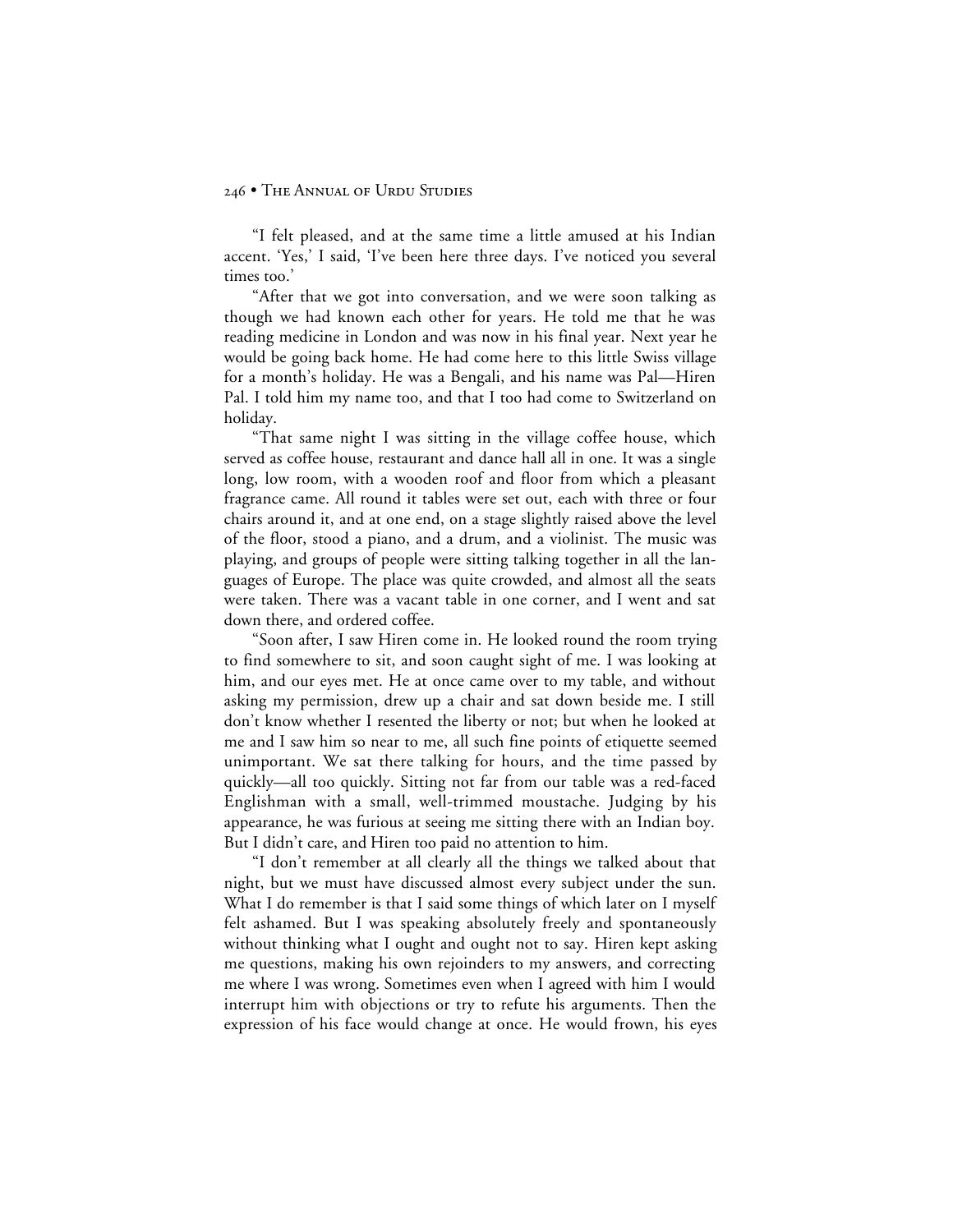would flash, his voice would take on a sharp tone, and he would speak with great warmth, completely engrossed in what he was saying. At such times it was only with the greatest difficulty that I could concentrate on what he was saying. I would watch him, fascinated, and he would pause now and then to look at me and smile.

"In bed that night I lay awake savoring that long conversation. Hiren's voice and Hiren's laughter were in my ears, and his smile and his flashing black eyes were before my eyes. My heart was full of a strange joy.

"After that we used to go for long walks together, bathe in the lake together, and take our meals together. Neither of us knew anyone else in the village, and from being constantly in each other's company we got to know each other as well in a few days as most people do in as many months. I began to like everything about him, and to think that I had never met a nicer man. In my eyes there could be no other human being so interesting, so attractive, so likeable. I remember writing all this in a letter to my friend Doris at the time, and she had written back: 'Sheila, you are in love! Be careful! It is summer, when young people's blood goes to their head and drives them mad. I don't want to stop you going "mad." You have a perfect right to. But remember that the "madness" may last, and may make or mar your whole life.'

"After I got that letter I would often ask myself: 'Is it true that I have fallen in love with this boy? I like him; he makes me want to talk to him; I like to be with him. But is that love? …' What wonderful days they were! I hadn't a care in the world, for I lived in a little world of my own and never even thought of stepping outside its enchanted circle.

"And then that night that I sat in his room talking to him. It was quite hot, and Hiren went and opened the window. Outside everything was still. Here and there you could see a street light shining through the leaves, and trace the faint outlines of the trees on the mountains, and the mountains themselves looking like great mounds of darkness. But the sky was cloudless and on it thousands and thousands of stars were shining brightly."

Sheila stopped speaking, and Naim too did not speak. "What is there for me to say?" he was thinking. "Why is man fated to undergo torture and heartbreak like this? What can I do? How helpless we are! There is no trial so hard to bear as that spiritual agony which leaves us with nowhere to turn, and shuts all the gates on us so that no plan, no effort can open a road to us—that agony which twists and weaves our emotions into such a knot that to untie it is not just difficult; it is impossible.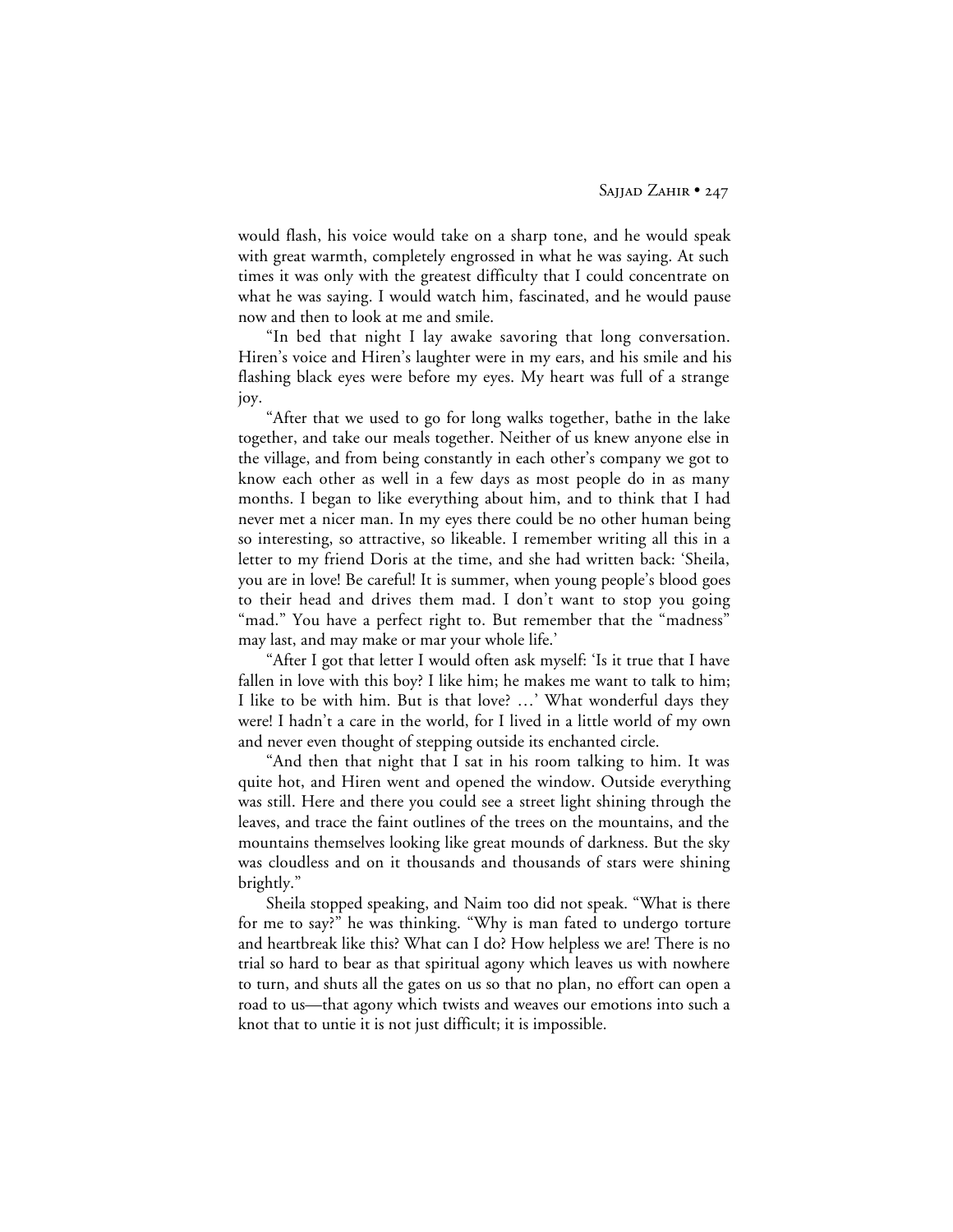Sheila was lying back in her chair as though she were asleep. Naim involuntarily left his chair and went across to hers. He bent over and looked at her. She lay there quite still. Quickly he came away and stood by the fireplace with his back towards her.

"No, Naim," she said. "You and I can't untie this knot. I think that joy has its stages as well as sorrow, stages when all possibility of our own personal happiness is lost to us and our hearts are laid desolate, and in that desolation nothing remains but the ghosts of memories. When that happens we have to turn our back on the ruins and come away. Life goes on, and comes before us in ever-changing forms, and its demand of us now is that we should ascend to a higher plane and there seek for a more general happiness, a more all-embracing joy, in which not only we, but all mankind will share."

But Sheila was feeling that tonight those ruins were not desolate, but peopled once again. She knew that this was a story which must come to an end. She understood that the real world was a different one. But at this moment it was Naim, this room, her present life, which seemed superficial and unreal. She was thinking that only that night was real. …

"We both went and stood at the window. Hiren put out the light. Perhaps it was the beauty of the scene from the windows, or the darkness in the room, or the sense of Hiren's presence close beside me, or all of these things, but I felt a sense of intoxication come over me. Hiren gently put his arm round my waist and drew me to him and embraced me. I felt afraid, but I could not utter a word. I struggled feebly against him, but he held me in his embrace and kissed me again and again with savage passion, and the only words he spoke were: 'My darling! My darling Sheila!' But how full of meaning those words were! At last, with one final effort, I wrenched myself free. He reached out for me again, but I got to the door and ran all the way to my own room. Once there, I began to cry, and try as I would, I could not stop. A strange sensation possessed my heart, my brain, my whole body. I dropped off to sleep, and slept as perhaps I had never slept before.

"After that we were inseparable—two bodies with a single soul, as it were. Whether it was the beauty of the mountain country, or the pleasant summer weather, or some hidden springs of eternal happiness welling up from within us both, I lived in those days in a strangely enchanted atmosphere which enveloped me on all sides."

She paused, and then went on: "Have you ever walked in the mountains, climbing mile after mile through the pine trees and the waterfalls and the deep valleys?" She paused a moment, and Naim turned and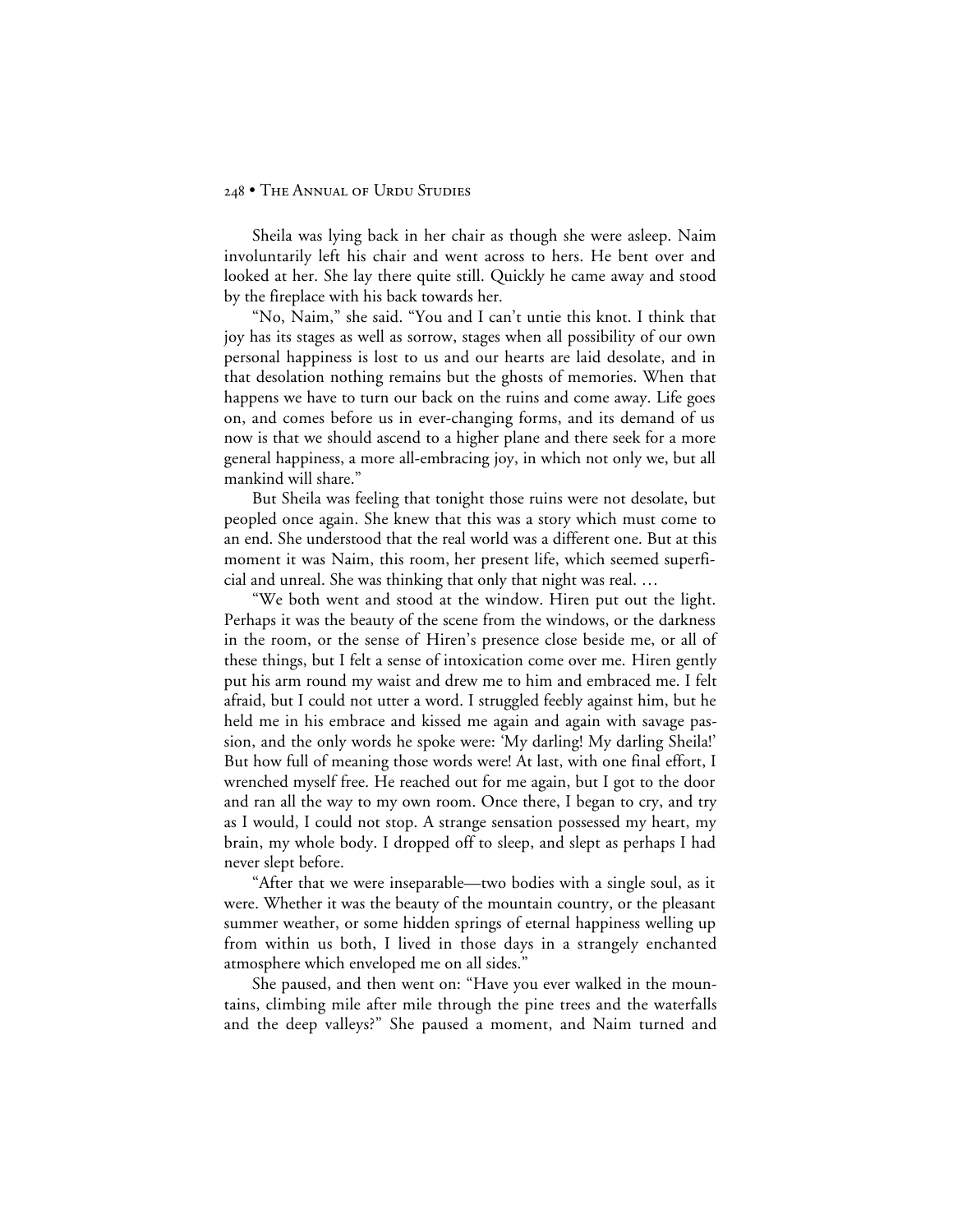looked at her. But he did not answer, for Sheila seemed to be talking to herself rather than to him. "From the side of the lake a little road, perhaps not six feet wide, led up the mountainside. Great pine trees growing on either side cast their shade over it, and the sunlight, sifted through their foliage, fell dappled on the road and on the hillside. The road climbed steadily, so much so that in this weather, by the time you had been climbing half an hour, you were all in a sweat. But it took you to a height from which, as you looked down on them, the people walking by the shore of the lake seemed tiny and the houses were like dolls' houses. A light breeze was blowing, and the rustling of the fine, pointed needles of the pines made a soft, low sound which emphasized one's sense of the majesty of the mountains and one's loneliness and remoteness from the trials and struggles of the world.

"The road clung to the skirt of the mountainside like a thin white thread. To one side the ground fell steeply away, and on the other rose the mountain, like a great wall of stone built up by giants in an attempt to reach the sky. Here and there in the wall were cracks and crevices and caves, with great boulders lodged in them or resting on the few level places. Some of these boulders were covered in reddish moss, but others were absolutely smooth and bare, just like a bald man's shining pate. Round about them, sometimes growing up in crevices between them, round the roots of the great trees, were little flowers, white and blue and pink, like little children who had strayed into a gathering of old men, and, feeling suddenly abashed, had lowered their eyes and were blushing.

"I can remember it well. It was about one o'clock, and Hiren and I were climbing the path together. We were leaning forward a little, taking our longest stride, as we slowly made our way forward up the incline. Our breathing was deep and labored, and you could tell that we had been climbing for some time. We had sticks in our hands and were wearing stout boots. Neither of us spoke, and apart from the sound of our sticks and of our heavy boots on the road, there was complete silence. After a while we came to a part of the road which was quite open. There were no trees along the outside edge, and we could see the whole valley below stretched out before our eyes. The sun beat down with full force here, and we both stopped and stood looking down over the edge. It was a wonderful scene that met our eyes. Hundreds of feet below lay the valley, enclosed on all sides by the green mountains, and right in the center lay the lake from whose shore we had climbed. Only a part of it now lay in the sun, and its deep blue water was gleaming like mercury. The part that lay in the shade was now a dark blue-black. At the sunny end we could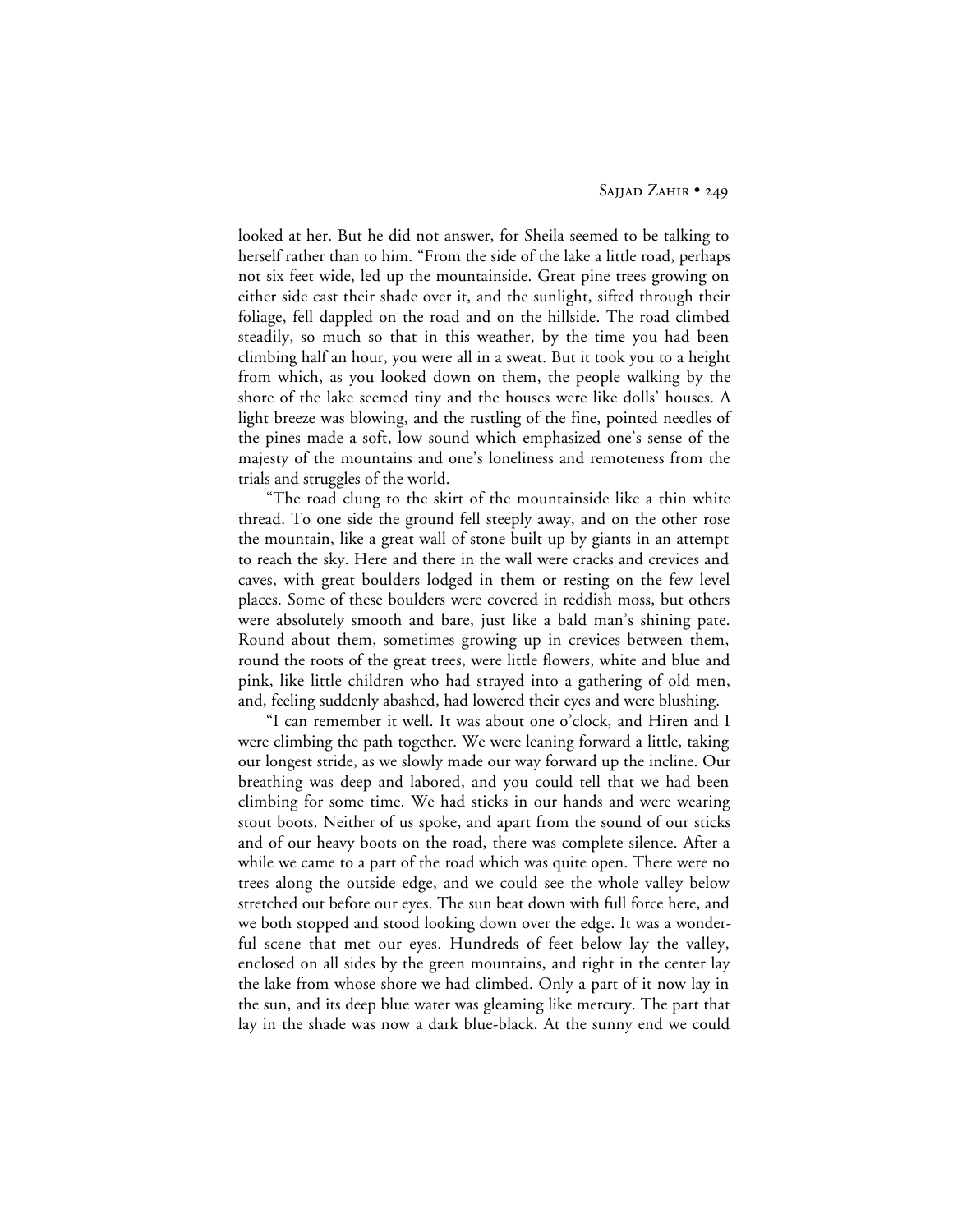see crowds of bathers, looking from this height like little ants creeping about. Under the big multicolored umbrellas planted in the ground people were lying sunbathing. We could see a few of the hotels, looking like dovecotes. The mountains which rose at the other side of the valley were a strange sight. Their lower slopes were clad in trees, but as the height increased the trees thinned out and gave place to scattered bushes growing here and there, while towards the summit there was nothing but the bare crags of brown rock, in a serrated line like a huge comb, with sharp peaks rising up like needles above them. Behind them, as far as the eye could reach, were more mountains, line upon line, their heads seeming to touch the sky, and far away on the horizon, in a sort of fine blue cloud, you could just see the snowcapped peaks, on which the play of sunlight and shadow seemed to mingle with the white of the snow and the blue of the sky in a perfect picture; a picture in which color and light and darkness combined to produce an indescribable impression of majesty.

"We stood silent for some moments, both engrossed in the scene before us, and a strange quietness came over us as we stood as though absorbed into the trees and rocks and hills around us and the sky and clouds above us, and felt our own complete aloneness.

"'We must hurry,' said Hiren, turning to me, 'or we shall be late.'

"'Yes, we must hurry,' I repeated quietly, and we again set off.

"More than anything else about him I liked his eyes, his Indian eyes, their shining blackness, and at the same time their gentleness. … I sometimes wondered whether perhaps they did not show weakness; but when he talked to me about India and spoke of all he was going to do there when he got back, their gentleness would vanish and those same eyes would express sorrow or else flash with fire.

"We were walking at a brisk pace and climbing steadily, and our boots rang on the stony path. Suddenly I felt my heart sink. What would be the outcome of our love? The question began to revolve in my mind, and I felt afraid, just as in the dark a child feels afraid of ghosts. That does happen sometimes, doesn't it—as though the light of your happiness suddenly goes out.

"Hiren, do you really love me?"

"He stopped suddenly and began to laugh, and without answering me took hold of my hand, pulled me towards him and hugged me. Then he said: 'Certainly not! How could I? What have you and I got in common? I am black; you are white. I am Indian; you are English. I am an idolater; you are a Christian. And, most important of all, my heart is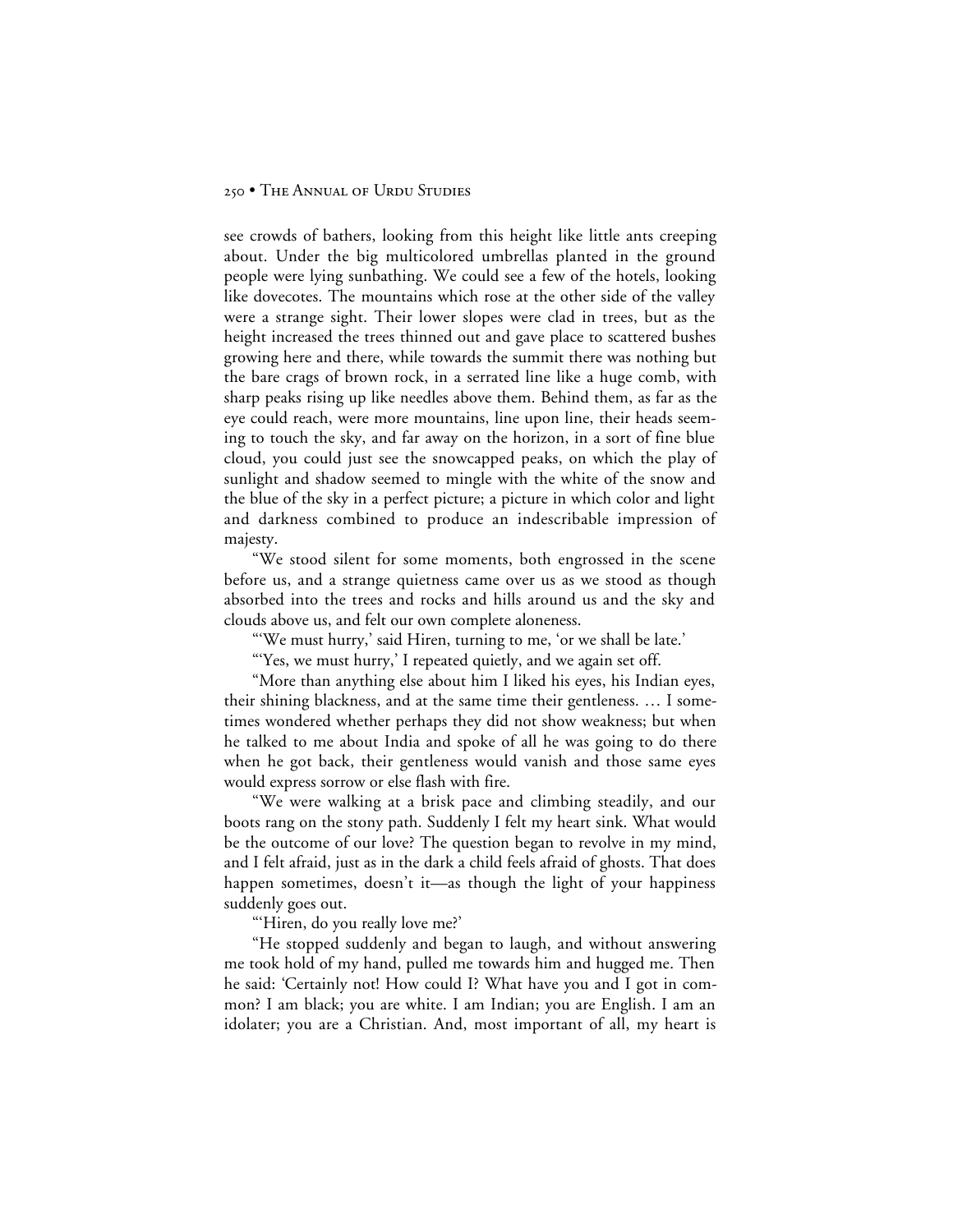filled with hatred not only of you but of the whole English nation—burning, seething hatred! And so, my dear, you can judge for yourself. How can I love you?'

"We both laughed, and for a while no more was said. We went on walking. After a little while Hiren said: 'But I tell you truly that I never dreamed when I came to Europe that I should fall so hopelessly in love there. Yet now wherever I turn it is as though I see you before my eyes.'

"I was overjoyed, but I said: 'It's not true, and I don't believe you. You have chosen your goal in life and that is more dear to you than I am.'

"'Shall we never agree on this point?' said Hiren despondently. 'How many times do you want me to tell you that the scope of man's life can't be confined to loving? Aren't there other problems and other things besides—both interesting and uninteresting things—in which we are involved? We can't withdraw from them into a vacuum and devote ourselves to love. Just as you cannot live without air, so also, as I believe, your love and mine depends, at least for me, on the striving to attain those objects which you say are dearer to me than you are. My dear, between those objects and you there can be no contradiction of any kind. Your love gives me greater courage to attain them. Even now I think that life is hard, but with you by my side all the difficulties of the way will seem easy. I can promise you only one thing; that as far as it lies in my power, in my journey along that road I shall never forsake you. … But what about you? Are you sure that you are ready to go with me?'

"I can remember every word he said; his voice still echoes in my ears. I burst out: 'With you I am prepared to go anywhere. Whatever the road, however difficult it may be, if you are with me I shall keep on without fear—just like we are doing now!' But the joy I felt was mingled with a strange sort of sorrow which I could not understand.

"We walked on in silence. A small cloud drifted in front of the sun, and the sunshine vanished. On both sides of us were thick forests of tall pine trees. On the road their brown, pointed, dry needles, lying layer upon layer, were slippery underfoot. A pleasant smell rose from them as we walked over them. Now that the sun was behind the clouds it seemed quite dark.

"As we neared a bend in the road we met an old Swiss guide coming the other way. He was wearing a little green hat, and his complexion was that swarthy red which all people have who spend their lives in the open air, in storm and sunshine alike. His cheeks and forehead were seamed with deep lines, but in spite of that the old man looked strong. On his back he carried a bundle and a climbing rope, and he held a staff in his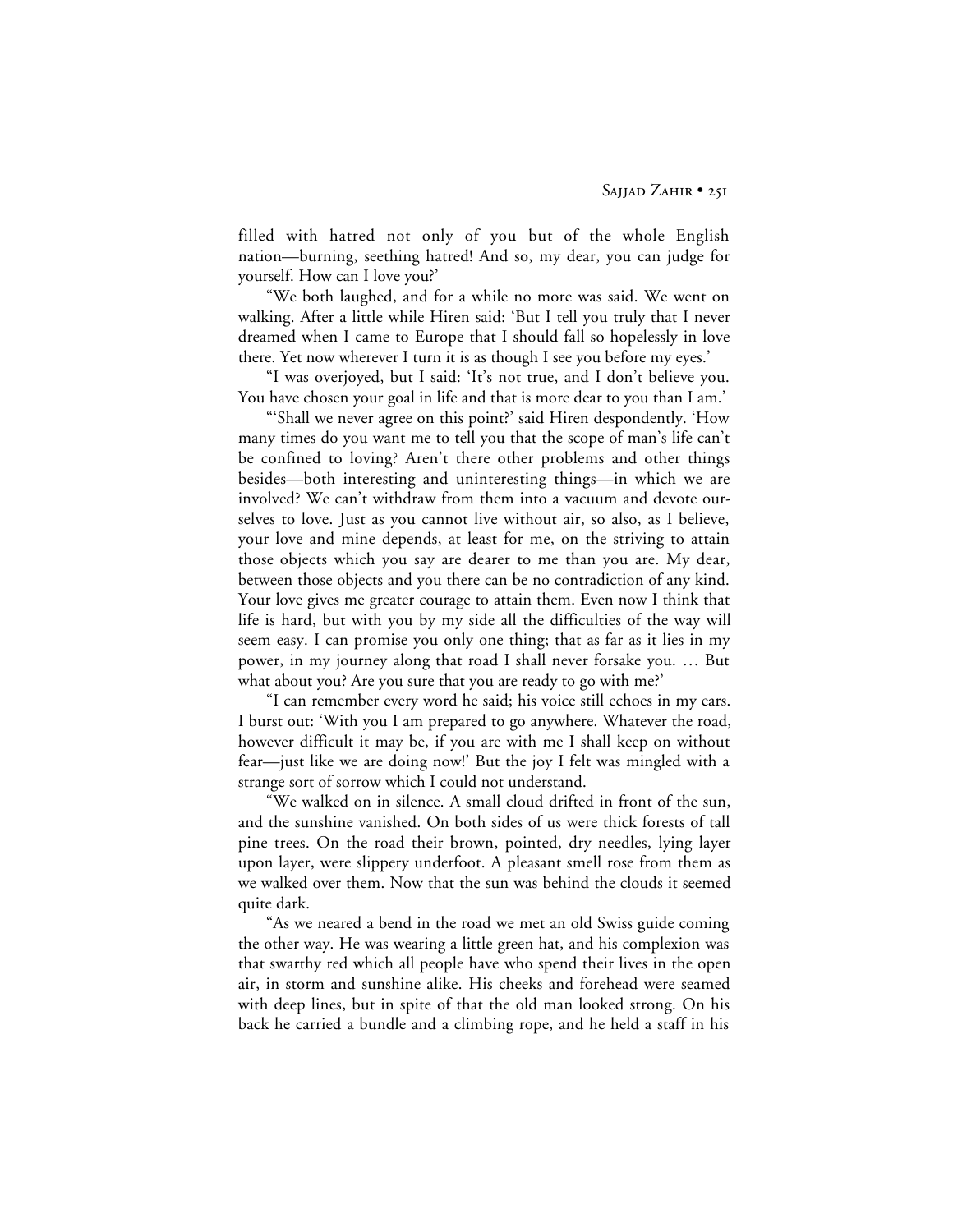hand—about four feet long, with stout iron nails sticking out at either end—straight at the bottom and hooked at the top.

"As he drew near he smiled at us and greeted us 'Gut Tag' in his Swiss-German accent.

"'Good day,' we both replied together. He stopped for a moment and asked whether we were making for Zeiler. 'If so, you had better hurry, or you will be caught in the storm,' he said. 'I don't like the color of the sky.' We too stopped, and Hiren asked him in broken German how long it would take us to get there. 'About two hours if you walk at a good pace. There is nowhere you can shelter anywhere on the way, so if the rain starts you will be caught in it.'

"'We will try to quicken our pace. Thank you very much for warning us,' I said.

"We said goodbye to him and resumed the climb at a quicker pace. Hiren gave a deep sigh and said: 'I wish I could have been a guide in Switzerland.'

"'Why?' I asked.

"'To be so close to the blind forces of nature! To understand the storm, the rain, the snow, the swift winds, the cold, and to fight against them and master them! What higher object in life could a man have?'

"'But spending your whole life in the mountains isn't the only way to master the forces of nature.'

"'Quite true. A scientist sitting in his laboratory is doing the same thing. But I have no taste for that kind of life. I want to feel the buffeting of the stormy winds and hear their shrieking as they race through the mountain valleys. The great tall trees swaying like drunken men, and the leaves helplessly clashing together—these are the things I like! … But I like *you* better than all of them!'

"I laughed and said: 'Well then, why not *be* a guide? It wouldn't be difficult.'

"'Perhaps that's why—that it wouldn't be difficult. The time for me to be a guide hasn't yet come. So far man is still the prey of blind forces in his everyday activity, and we still have to fight the battle against these human forces. Only when that battle is won shall we be able to devote all our time, according to our individual capacities and inclinations, to grappling with the blind forces of nature.'

"I went on teasing him. 'You talk as though the whole weight of mankind's troubles and difficulties lay upon your shoulders alone.'

"His tone was sharp as he replied: 'No, I don't think that. But a *part* of it certainly does, and I want to do my best to lighten it. And if we were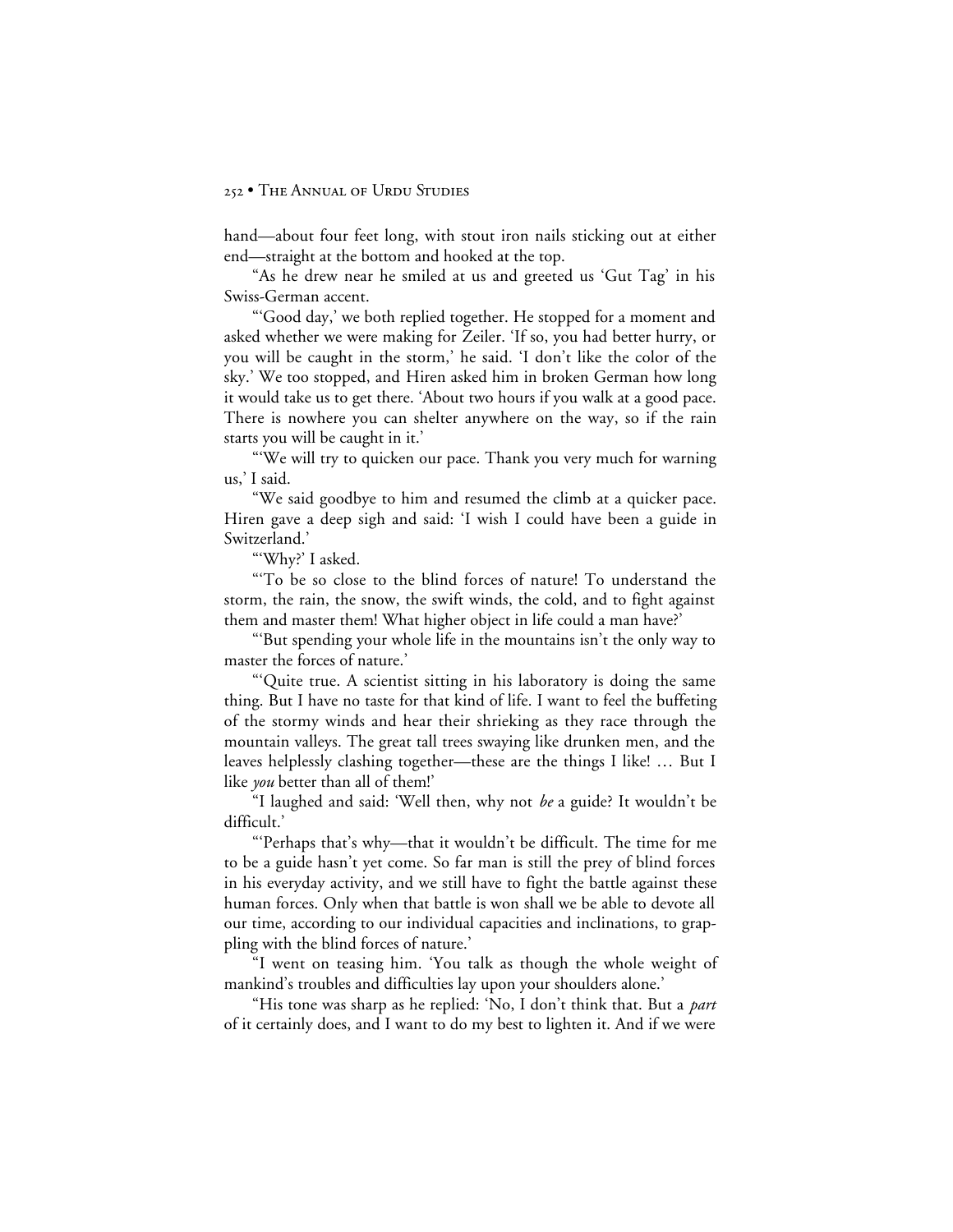all conscious of this task then more than half the battle would be won. But let's forget it for now. Just now I only want to think of you.'

"As we talked we went on climbing. The farther we went, the narrower the path became, and there were places where there was scarcely room for two people to walk side by side. The ascent was steep. Pieces of rock lay here and there on the path. Above us in some places great rocks jutted out over it, so that it was half roofed over. In spite of our exertions, the height and the steepness of the path were slowing us down. And my heart was heavy, burdened with a heaviness which seemed to be mingled with my love as inseparably as the air mingles with the clouds. How far away that day seems now!

"I had everything I desired, and yet I felt that my happiness was not what it had been before. I kept on asking myself whether my love for him had begun to grow less, and each time I answered that it had not. But what was the matter then? I kept on wondering what would be the outcome of this boundless love I felt for him. Hiren wanted to take me back to India with him. Suppose that for some reason he couldn't? What then? 'Hiren isn't a rich man,' I thought. 'He'll have to get a job and save some money. Otherwise, how can I join him in India? Because I'm not rich either.' I kept saying to myself: 'If only I had plenty of money!' Then I would think: 'I haven't any confidence in this love which means so much to me. I haven't any confidence in Hiren. O God, what a mistrustful person I am! How can I doubt a man who is ready to sacrifice everything—his life, even, if need be—for my sake? …' I said to myself: 'All I know is that I love this boy, and love him dearly.' I felt as though I just couldn't go on thinking anymore. …

"Naim, have you ever felt the silent majesty of the mountains? It fills you with a strange sense of awe. How quiet it was! Absolute quiet, except for the sound of our footsteps as our boots struck the stones on the path. The wind had dropped now, and the clouds were still gathering. I turned to Hiren and said: 'Hiren.'

"'What is it, Sheila?'

"'Talk to me. I want to hear your voice.'

"He looked at me lovingly and took my hand in his. 'Tell me what to talk about, and I'll talk about it,' he said.

"'Talk about anything you like. Talk to me about India. Tell me about your country.' Hiren had often talked to me about India's social and political problems. Now he said: 'What shall I tell you about it? In India you will find everything good and everything bad in the world, each in its most extreme form. No, I'm wrong. What I *should* say is that in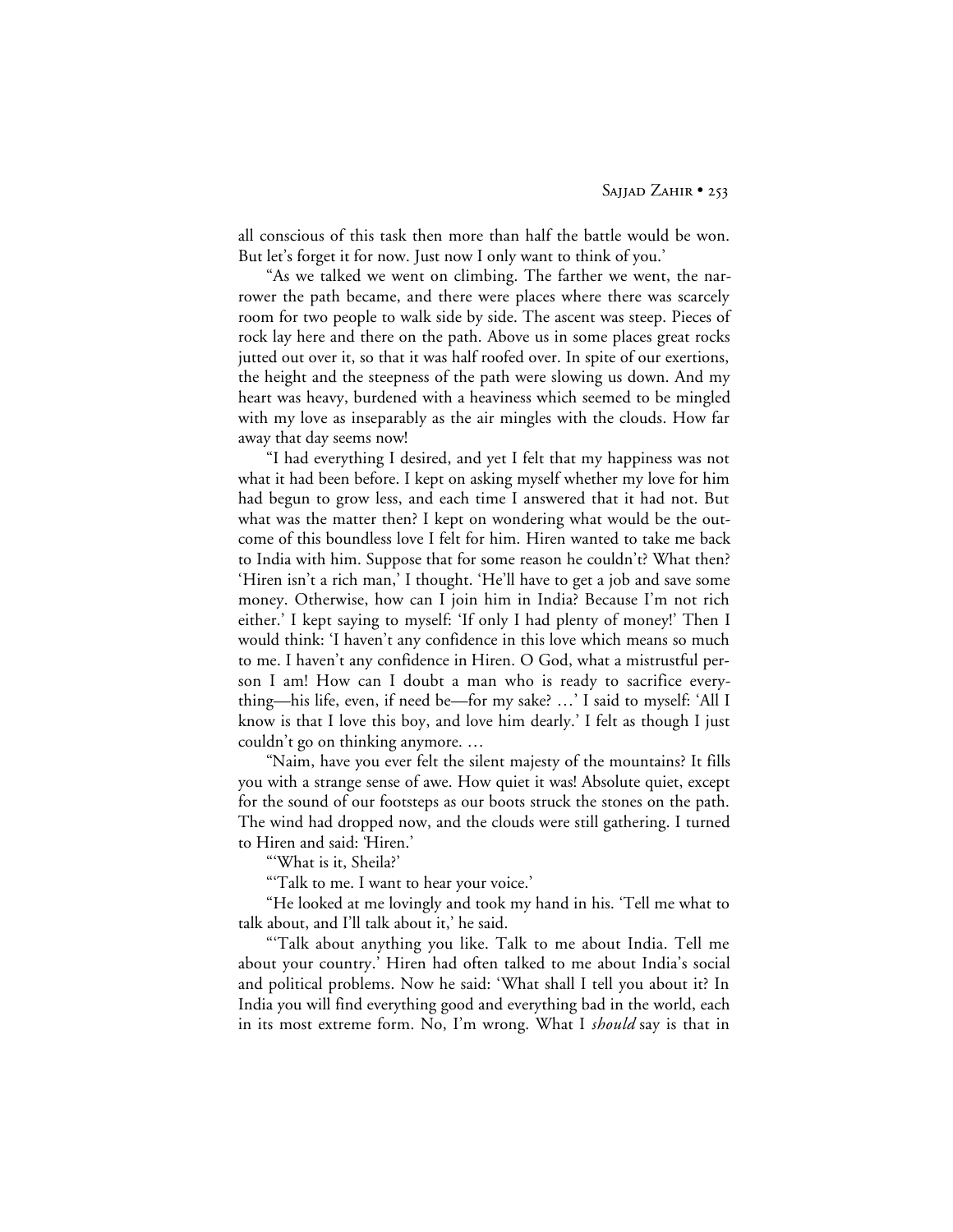India every good thing in the world can be brought to its greatest height, and that every bad thing has already reached it. You must have heard what some people say about India's love of idealism—how idealism is everywhere prevalent there. That is absolutely untrue. Idealism can mean two different things. First, it can mean the opposite of materialism, that is, an indifference to material things, the religious life, devotion to God, giving precedence over the things of this world to the things of the world to come.'

"'And what's the other meaning?' I asked.

"'Idealism can also mean the fight here in this world against greed and lust and the power to oppress and tyrannize over others, the fight against ignorance and stupidity and deceit, the fight to awaken the sleeping melodies which a man cannot hear unless he has a generous heart and an alert mind and a healthy body. In our country you won't find a trace of idealism of either kind.'

"To provoke him I said: 'You're always pretending to be a great materialist. Why this sudden enthusiasm for idealism?'

"'I am a materialist just because I want to help to make possible man's intellectual and spiritual advance. People who talk about idealism today haven't the remotest idea of what idealism really is. It is a mind steeped in culture. You'll read in the papers that in India Hindus, Muslims and Sikhs fight each other over religious questions. Does that mean that they are inspired by idealism or religion? Not at all! It means that a few religious leaders, who have never in their lives given even a moment's thought to God, are out to get positions in the government, and in their own purely selfish interests use the most trivial incidents to stir up poor and innocent people to fight one another in religion's name. What are religion and idealism to them? And as for idealism in the other sense, when a nation is enslaved, when eighty percent of its people cannot get enough to eat, when sickness and disease and epidemic are so rife that a really healthy man is hard to find, where education is confined to a handful of people, where even the children look like faded flowers, where in most faces you can read hunger, starvation, poverty, distress, idleness, stupidity, ignorance—and in the rest a repulsive sort of prosperity—in such a country to look for idealism would be the height of stupidity.'

"'You're exaggerating,' I said, 'there must be others besides these—others who are conscious of these things and want to change them.'

"Hiren laughed. 'I expect it seems exaggerated to you because you can't place me in either of these categories. There is a third class of people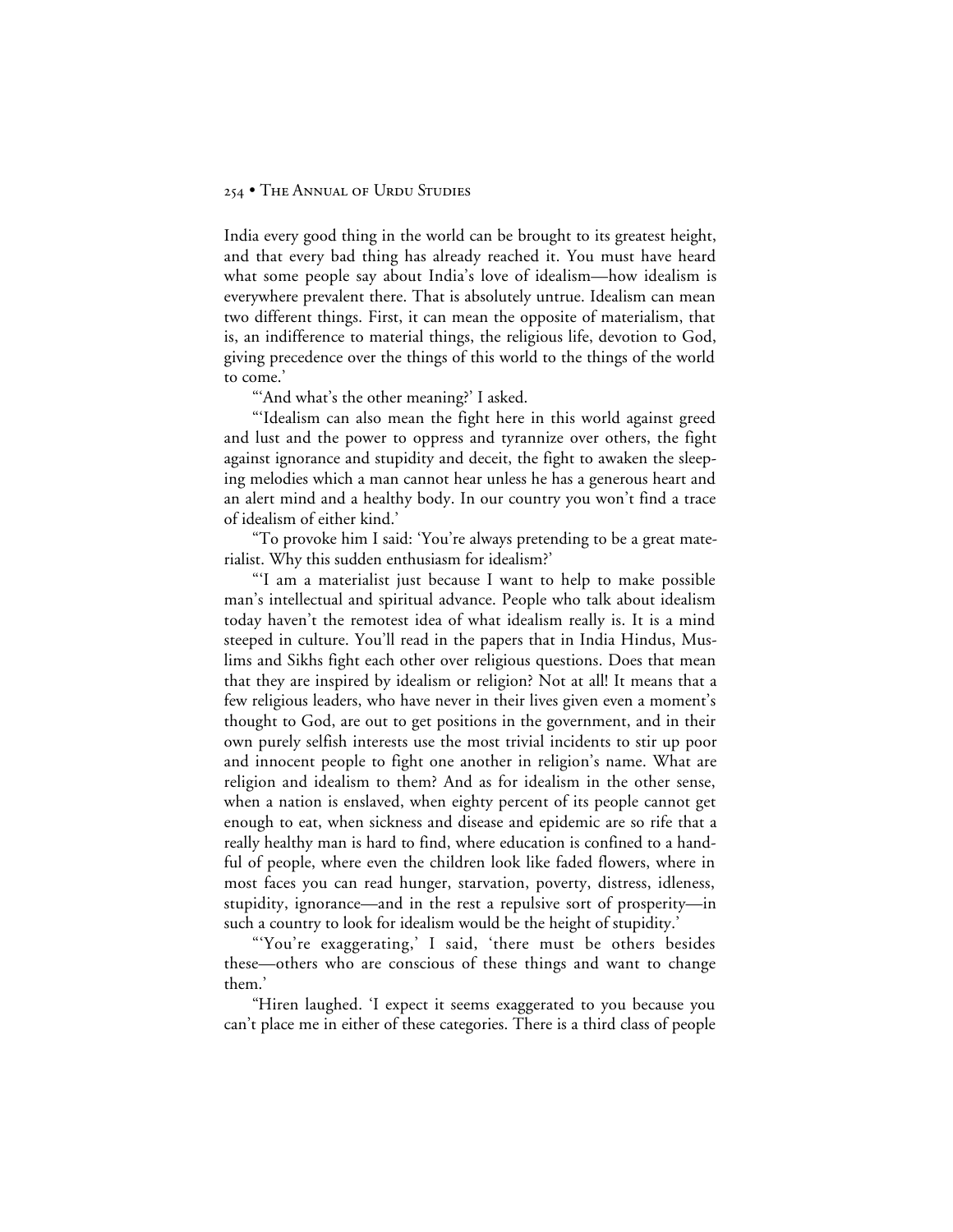in our country, a class of talkers. These people understand things. The world holds no problem which they cannot fathom. They have the ability to distinguish between good and bad. They understand the realities behind things and know the reason for everything. But beyond that point they cannot go. They have the capacity to understand life, but not the capacity to change it. They have not joined in the life-giving revolutionary struggle of India's toiling millions, and their state is more pitiable than anyone else's. Cowardly, comfort-loving, lazy, a prey to confused ideas, these people come to be indistinguishable from the impotent and the good-for-nothings.'

"'You're in a pessimistic mood today,' I said. 'That's why you're talking like this.'

"And so as we talked we at last came to Zeiler. There was only one hotel there—a five- or six-roomed building up on a high mountain. All along the front of the building, overlooking the road by which we had come, was a veranda twenty to thirty feet long, and ten to twelve feet deep, with glass windows on three sides. It was about six o'clock. Black clouds were still gathering and it was getting dark. But in spite of this the place was so beautiful that we forgot the fatigue of the three hours' and more hard climbing which had brought us here. A valley shaped like a huge cistern, its bottom covered in lush greenery, with a small, swiftflowing stream running through it. Mountains formed its four sides, and though from this altitude they did not seem very high, their peaks were hidden in snow, and from the snow line itself fell noisy, rushing waterfalls, making the whole valley re-echo with their sound. The center one was the biggest, falling from a height of about a hundred feet to where its waters dashed against the rocks and flowed in a turbulent stream to disappear among the valleys.

"We were alone in the hotel at the time, and we went and sat down at a table from where we could get a good view of the whole scene outside. Our long walk had made us hungry, and the hotel maid, a plump young Swiss country girl, brought us tea and bread and butter and jam. We were still having our tea when it began to rain and to get darker.

"'We'd better stay here overnight,' Hiren said. 'We could never get back in all this rain.'"

Sheila broke off. "But why am I telling you all this? What's the matter with me? My tongue just won't be still. … Naim, give me a cigarette."

Naim reached across and handed her a cigarette, which she lit and began to smoke. A film of blue smoke obscured her face. She again relapsed into her own thoughts.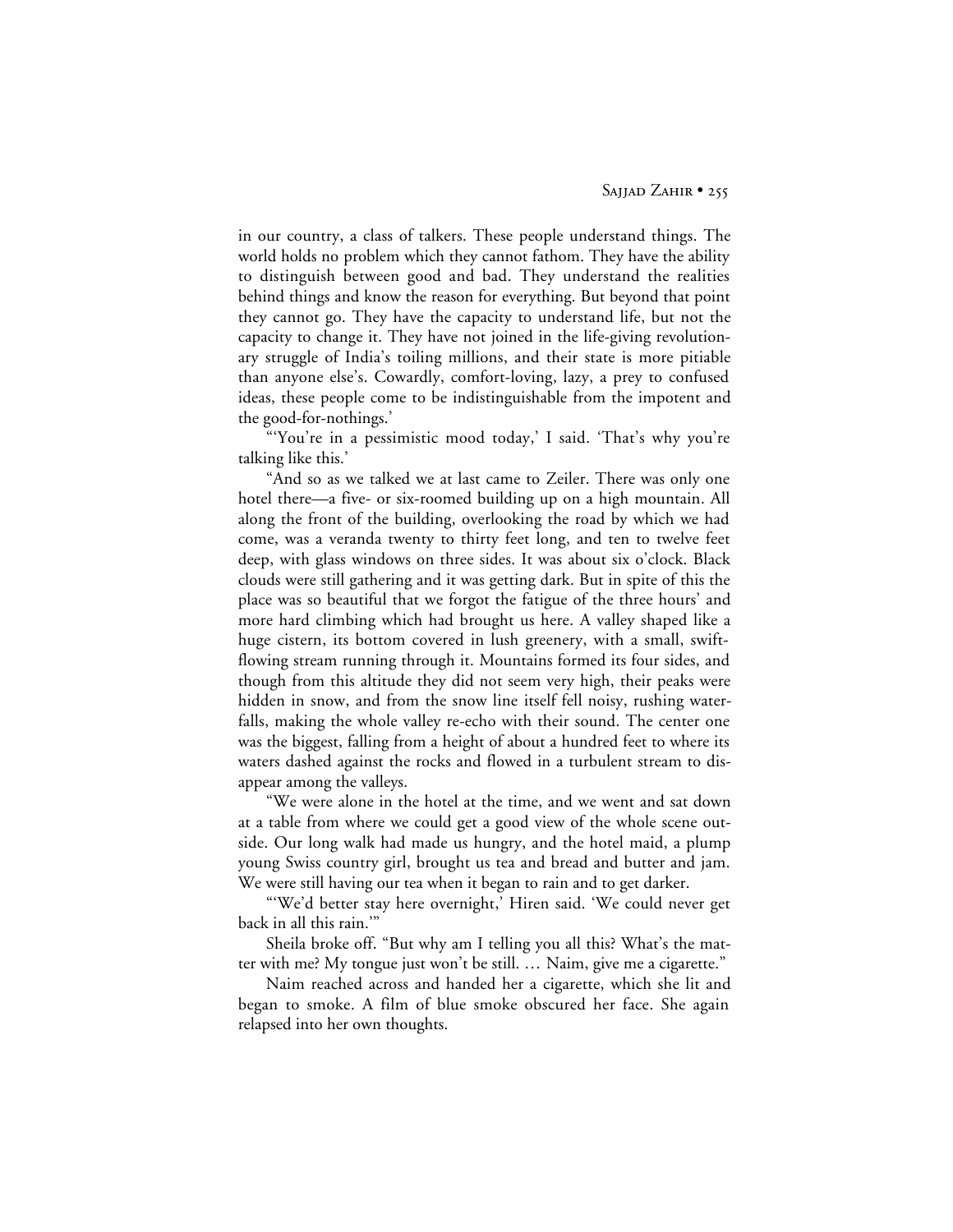"Sheila," Naim said, "is there any way out for us? What a cruel irony! Here we are, both in the same plight, both of us tossed helplessly in the storm of our emotions, buffeted about like ships whose sails have been swept away; and we cannot help each other. Poor Sheila!"

But Sheila lay back in her chair as though she were asleep. She was thinking of that night of the storm at Zeiler, that night of love and of sorrow, when she had awakened from her sleep and in a small, weak voice called: "Hiren! Hiren, darling!"

"Yes? What's the matter?"

"Hiren, hold me tight. I feel frightened."

Hiren had hugged her with all his might, and kissed her again and again on the eyes and lips. "My dear, my dearest Sheila!" Then he had raised his head to look at her face. Her hair lay disheveled on her face and over the pillow. Hiren took it up and began gently running his fingers through its soft tresses. In the darkness he could only see the outline of her face, and her eyes, and the black lines of her eyebrows, and where her nose and lips stood out from the rest of her face.

"What are you frightened of, Sheila?"

"I don't know. It's so quiet here. The incessant noise of the waterfalls woke me up, and then I couldn't go off to sleep again. … Hiren, what will happen to us? What will happen to our love?"

"What will happen?" He paused a moment. "Listen, Sheila darling. Yesterday during the day, when I was talking to you about my country, it was only the bitter things I told you about. But there is another side as well. There are lots of good things there too. The evenings in the rains, when the sun sets and the whole sky seems to be on fire. And the moonlit nights. And the green fields of our country, and the rivers flowing like shimmering, gleaming lines of molten silver through the fertile plains, and the millions of hardworking people, striving to break the chains of poverty and slavery. All these things are precious beyond measure. I too want to fit somehow into this picture, in whose beauty so much pathos and tenderness are mingled, and to me the constant desire and the constant striving to do so is life itself. *That* is what living means. For us no other kind of life is possible. Any other road will lead us to die a spiritual death in the dry deserts from which there is no way back. We shall both walk together along this road, which is not an easy one, but which, even so, abounds in those joys which come only as the reward of a life spent in struggle. My darling, our love should itself be an example of those joys, and if it is not that, it will be like a lamp which goes out because its oil has run dry, and is overwhelmed by the darkness. But we won't let it go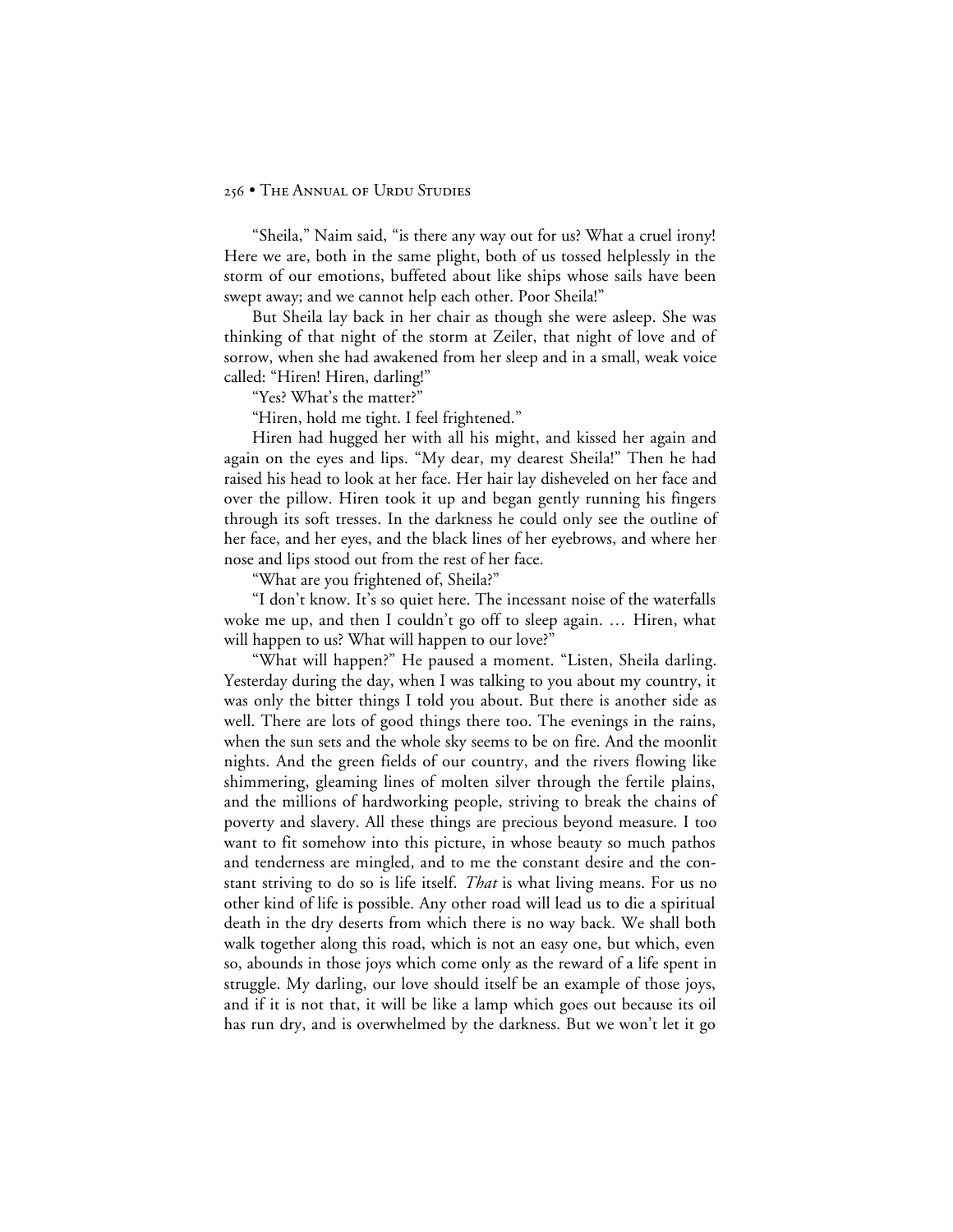out, Sheila. By the sweat of our common striving we shall keep it burning bright."

And she had asked: "And if the cruel hand of fate should force us apart? If the gods of race and nation and country and creed should intervene without pity and prevent us coming to each other's support? If poverty and distance become fetters to our feet? What then? What shall we do then?"

"Sheila, don't frighten me," he had answered. "I haven't any answer to your question except hope and striving. Close by every possibility hovers the terrible specter of impossibility, and if we once let it into our minds our present and our future life will both be joyless and insupportable."

"Hiren, my dear love. Hiren, my darling," she had said in a broken voice, and the tears trickled from the corners of her eyes and down her cheeks. "Forgive me. I don't know anything. I don't understand anything. Except that I love you very, very much."

"And I love you too, Sheila, very, very much," he had softly replied, and they had clasped each other tightly until they could hear nothing of the noise and tumult of the world's struggle and conflict, but only the beating of each other's hearts.

"Naim, it is eighteen months now since he went back to India. For the last six months I haven't heard from him, and I don't get any answers to my letters. He lives in Bengal, and in Bengal young people who want freedom don't stay free very long. I sometimes wonder if he's been arrested. But then I think: No! My Hiren could never commit a crime!"

She spoke the last words with great emphasis. Naim said: "In India you don't have to commit a crime in order to go to jail. For that it's quite enough that you want your country to be free. But, Sheila, don't give up hope. When he loves you so much he is sure to write to you. Something must have happened to prevent him."

There was a rueful smile on Sheila's lips. "Thank you for consoling me, Naim," she said. She went over to the window and looked out. At one corner of the sky daylight had lifted the curtain of the darkness and was peeping through.

"It's already morning. Forgive me for sitting here talking so long. But I couldn't help it Naim. You do understand, don't you? Well, I'm going."

She quickly put on her hat and coat, shook hands with Naim, and went towards the door. Naim followed behind her.

"Shall we meet again someday?" he asked.